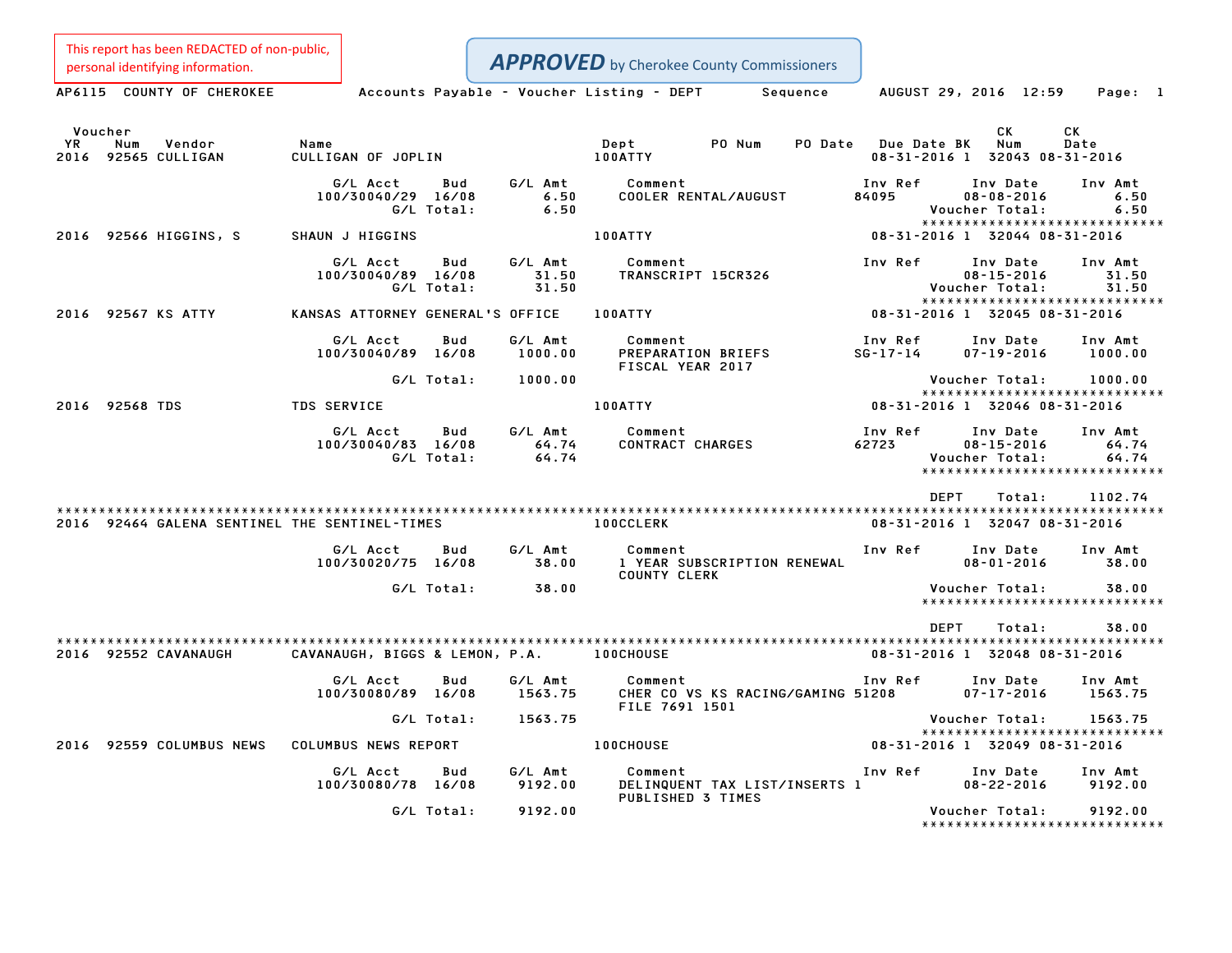| AP6115 COUNTY OF CHEROKEE                                      |                              |                                  |                   |                               | Accounts Payable - Voucher Listing - DEPT                                                                                                                  |                                        | Sequence |                                          | AUGUST 29, 2016 12:59                                                                                                                                                                                | Page: 2                                                                                  |
|----------------------------------------------------------------|------------------------------|----------------------------------|-------------------|-------------------------------|------------------------------------------------------------------------------------------------------------------------------------------------------------|----------------------------------------|----------|------------------------------------------|------------------------------------------------------------------------------------------------------------------------------------------------------------------------------------------------------|------------------------------------------------------------------------------------------|
| Voucher<br>YR.<br>Vendor<br>Num<br>2016<br>92466 COMMERCE VISA | Name<br><b>COMMERCE BANK</b> |                                  |                   |                               | CK<br>CK<br>Dept<br>100CHOUSE                                                                                                                              | PO Num                                 |          | PO Date Due Date BK                      | Num<br>08-31-2016 1 32050 08-31-2016                                                                                                                                                                 | Date                                                                                     |
|                                                                |                              | G/L Acct<br>100/30080/91 16/08   | Bud<br>16/08      | G/L Amt<br>1906.76            | Comment<br>ACCT  <br><b>RALPH HOUSER</b>                                                                                                                   |                                        |          | Inv Ref                                  | Inv Date                                                                                                                                                                                             | Inv Amt                                                                                  |
|                                                                |                              |                                  |                   |                               | HOME DEPOT<br>DOLLAR GENERAL<br>DOLLAR GENERAL<br>HOME DEPOT<br>HOME DEPOT<br>HOME DEPOT<br>DOLLAR GENERAL<br>HOME DEPOT<br>HOME DEPOT<br><b>FAST MART</b> |                                        |          |                                          | $07 - 12 - 2016$<br>$07 - 13 - 2016$<br>$07 - 14 - 2016$<br>$07 - 14 - 2016$<br>$07 - 14 - 2016$<br>$07 - 14 - 2016$<br>$07 - 18 - 2016$<br>$07 - 21 - 2016$<br>$07 - 21 - 2016$<br>$07 - 27 - 2016$ | 250.00<br>3.27<br>6.00<br>305.24<br>450.67<br>21.54<br>10.90<br>101.74<br>751.50<br>5.90 |
|                                                                |                              |                                  | G/L Total:        | 1906.76                       |                                                                                                                                                            |                                        |          |                                          | Voucher Total:                                                                                                                                                                                       | 1906.76<br>*****************************                                                 |
| 2016 92547 EMPIRE                                              |                              | EMPIRE DISTRICT ELECTRIC COMPANY |                   |                               | 100CHOUSE                                                                                                                                                  |                                        |          |                                          | 08-31-2016 1 32051 08-31-2016                                                                                                                                                                        |                                                                                          |
|                                                                |                              | G/L Acct<br>100/30080/81 16/08   | Bud<br>G/L Total: | G/L Amt<br>3472.03<br>3472.03 | Comment                                                                                                                                                    | ACCT 305532-35-0                       |          | Inv Ref                                  | Inv Date<br>$08 - 18 - 2016$<br>Voucher Total:                                                                                                                                                       | Inv Amt<br>3472.03<br>3472.03                                                            |
| 2016 92468 FIRST MORGUE                                        |                              | FIRST CALL MORGUE, LLC           |                   |                               | 100CHOUSE                                                                                                                                                  |                                        |          |                                          | 08-31-2016 1 32052 08-31-2016                                                                                                                                                                        | *****************************                                                            |
|                                                                |                              | G/L Acct<br>100/30080/89 16/08   | Bud<br>G/L Total: | G/L Amt<br>2000.00<br>2000.00 | Comment                                                                                                                                                    | AUTOPSY FEE/TOXICOLOGY                 |          | Inv Ref<br>3652                          | Inv Date<br>$08 - 10 - 2016$<br>Voucher Total:                                                                                                                                                       | Inv Amt<br>2000.00<br>2000.00<br>*****************************                           |
| 2016 92470 MAXTON, K                                           |                              | KENNETH E MAXTON                 |                   |                               | 100CHOUSE                                                                                                                                                  |                                        |          |                                          | 08-31-2016 1 32053 08-31-2016                                                                                                                                                                        |                                                                                          |
|                                                                |                              | G/L Acct<br>100/30080/89 16/08   | Bud               | G/L Amt<br>240.00             | Comment<br>CORONER BILLING                                                                                                                                 |                                        |          | Inv Ref                                  | Inv Date<br>$08 - 12 - 2016$                                                                                                                                                                         | Inv Amt<br>240.00                                                                        |
|                                                                |                              |                                  | G/L Total:        | 240.00                        |                                                                                                                                                            |                                        |          |                                          | Voucher Total:                                                                                                                                                                                       | 240.00                                                                                   |
| 2016 92550 TOUCHTON                                            |                              | TOUCHTON ELECTRIC INC            |                   |                               | 100CHOUSE                                                                                                                                                  |                                        |          |                                          | 08-31-2016 1 32054 08-31-2016                                                                                                                                                                        | *****************************                                                            |
|                                                                |                              | G/L Acct<br>100/30080/80 16/08   | Bud               | G/L Amt<br>34.00              | Comment                                                                                                                                                    | ALARM MONITORING<br>$9/1/16 - 9/30/16$ |          | Inv Ref<br>243327                        | Inv Date<br>$08 - 15 - 2016$                                                                                                                                                                         | Inv Amt<br>34.00                                                                         |
|                                                                |                              |                                  | G/L Total:        | 34.00                         |                                                                                                                                                            |                                        |          |                                          | Voucher Total:                                                                                                                                                                                       | 34.00                                                                                    |
| 2016 92472 TRUE VALUE COL TRUE VALUE COLUMBUS                  |                              |                                  |                   |                               | 100CHOUSE                                                                                                                                                  |                                        |          |                                          | 08-31-2016 1 32055 08-31-2016                                                                                                                                                                        | *****************************                                                            |
|                                                                |                              | G/L Acct<br>100/30080/40 16/08   | Bud<br>16/08      | G/L Amt<br>141.90             | Comment<br>TROWEL, PATCH<br>EUREKA VACUUM<br><b>SCRAPER, BLADES</b>                                                                                        |                                        |          | Inv Ref<br>A282101<br>A281958<br>A281886 | Inv Date<br>$07 - 14 - 2016$<br>$07 - 13 - 2016$<br>$07 - 12 - 2016$                                                                                                                                 | Inv Amt<br>33.37<br>99.99<br>8.54                                                        |
|                                                                |                              |                                  | G/L Total:        | 141.90                        |                                                                                                                                                            |                                        |          |                                          | Voucher Total:                                                                                                                                                                                       | 141.90<br>*****************************                                                  |
|                                                                |                              |                                  |                   |                               |                                                                                                                                                            |                                        |          | <b>DEPT</b>                              | Total:                                                                                                                                                                                               | 18550.44                                                                                 |
|                                                                |                              |                                  |                   |                               |                                                                                                                                                            |                                        |          |                                          |                                                                                                                                                                                                      |                                                                                          |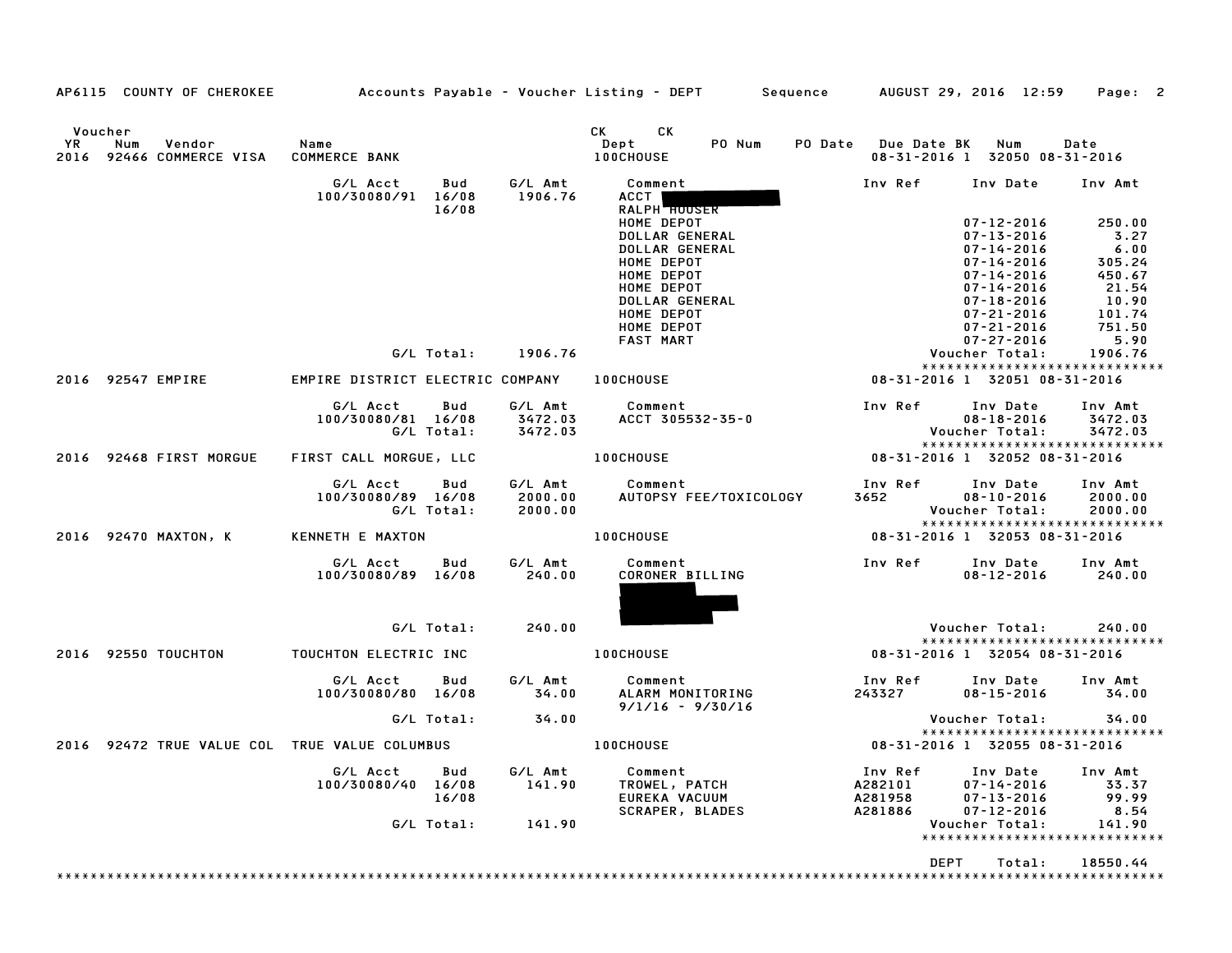| AP6115 COUNTY OF CHEROKEE                                              |                                                                           |                                      | Accounts Payable – Voucher Listing – DEPT         Sequence       |                           | AUGUST 29, 2016 12:59<br>Page: 3                                                                             |
|------------------------------------------------------------------------|---------------------------------------------------------------------------|--------------------------------------|------------------------------------------------------------------|---------------------------|--------------------------------------------------------------------------------------------------------------|
|                                                                        |                                                                           |                                      |                                                                  |                           |                                                                                                              |
| Voucher<br>YR<br>Num<br>Vendor<br>2016 92474 COLUMBUS NEWS             | Name<br>COLUMBUS NEWS REPORT                                              |                                      | CK CK<br>Dept<br>PO Num<br>100COMM                               | PO Date Due Date BK       | Num<br>Date<br>08-31-2016 1 32056 08-31-2016                                                                 |
|                                                                        | G/L Acct<br>Bud<br>100/30010/78 16/08<br>G/L Total:                       | G/L Amt<br>200.00<br>200.00          | Comment<br>RESOLUTION 22-2016                                    | Inv Ref<br>$2^{\sim}$     | Inv Date<br>Inv Amt<br>$08 - 10 - 2016$<br>200.00<br>Voucher Total:<br>200.00                                |
| 2016 92475 GALENA SENTINEL THE SENTINEL-TIMES                          |                                                                           |                                      | 100COMM                                                          |                           | *****************************<br>08-31-2016 1 32057 08-31-2016                                               |
|                                                                        | G/L Acct<br>Bud<br>100/30010/75 16/08                                     | G/L Amt<br>38.00                     | Comment<br>1 YEAR SUBSCRIPTION RENEWAL 1<br>COUNTY COMMISSIONERS | Inv Ref                   | Inv Date<br>Inv Amt<br>$08 - 01 - 2016$<br>38.00                                                             |
|                                                                        | G/L Total:                                                                | 38.00                                |                                                                  |                           | Voucher Total:<br>38.00<br>*****************************                                                     |
| 2016 92529 COMMERCE VISA                                               | <b>COMMERCE BANK</b>                                                      |                                      | 100COMP                                                          | DEPT                      | 238.00<br>Total:<br>08-31-2016 1 32058 08-31-2016                                                            |
|                                                                        | G/L Acct<br>Bud<br>100/30150/89 16/08                                     | G/L Amt<br>250.00                    | Comment<br>ACCT 0<br>JUANITA HODGSON                             | Inv Ref                   | Inv Date<br>Inv Amt                                                                                          |
|                                                                        | G/L Total:                                                                | 250.00                               | <b>VSN DOTGOVREGISTRATION</b><br>VSN DOTGOVREGISTRATION          |                           | $07 - 28 - 2016$<br>125.00<br>$07 - 28 - 2016$<br>125.00<br>Voucher Total:<br>250.00                         |
| 2016 92477 STRONGHOLD                                                  | STRONGHOLD DATA                                                           |                                      | 100COMP                                                          |                           | *****************************<br>08-31-2016 1 32059 08-31-2016                                               |
|                                                                        | G/L Acct<br>Bud<br>100/30150/28 16/08<br>G/L Total:                       | G/L Amt<br>75.89<br>75.89            | Comment<br>4 PORT SPLITTER                                       | Inv Ref<br>20429          | Inv Date<br>Inv Amt<br>$08 - 11 - 2016$<br>75.89<br>75.89<br>Voucher Total:                                  |
|                                                                        |                                                                           |                                      |                                                                  |                           | ******************************                                                                               |
|                                                                        |                                                                           |                                      |                                                                  | <b>DEPT</b>               | 325.89<br>Total:                                                                                             |
| 2016 92560 ADVANTAGE COMP ADVANTAGE COMPUTER ENTERPRISES INC 100DCOURT |                                                                           |                                      |                                                                  |                           | 08-31-2016 1 32060 08-31-2016                                                                                |
|                                                                        | G/L Acct<br>Bud<br>100/30070/79 16/08<br>100/30070/28 16/08<br>G/L Total: | G/L Amt<br>37.50<br>307.00<br>344.50 | Comment<br>COMPUTER SERVICES<br>AP WIRELESS UNIFI AC PRO         | Inv Ref<br>55245<br>55279 | Inv Date<br>Inv Amt<br>$08 - 09 - 2016$<br>37.50<br>$08 - 10 - 2016$<br>307.00<br>344.50<br>Voucher Total:   |
| 2016 92561 CHAPPELL, B                                                 | <b>BRENDA CHAPPELL</b>                                                    |                                      | <b>100DCOURT</b>                                                 |                           | ******************************<br>08-31-2016 1 32061 08-31-2016                                              |
|                                                                        | G/L Acct<br>Bud<br>100/30070/73 16/08<br>G/L Total:                       | G/L Amt<br>30.62<br>30.62            | Comment<br>TRAVEL EXPENSE                                        | Inv Ref                   | Inv Date<br>Inv Amt<br>$08 - 15 - 2016$<br>30.62<br>Voucher Total:<br>30.62                                  |
| 2016 92562 CULLIGAN                                                    | CULLIGAN OF JOPLIN                                                        |                                      | 100DCOURT                                                        |                           | *****************************<br>08-31-2016 1 32062 08-31-2016                                               |
|                                                                        | G/L Acct<br>Bud<br>100/30070/89 16/08<br>G/L Total:                       | G/L Amt<br>13.00<br>13.00            | Comment<br><b>COOLER RENTAL</b>                                  | Inv Ref<br>84093          | Inv Date<br>Inv Amt<br>$08 - 08 - 2016$<br>13.00<br>Voucher Total:<br>13.00<br>***************************** |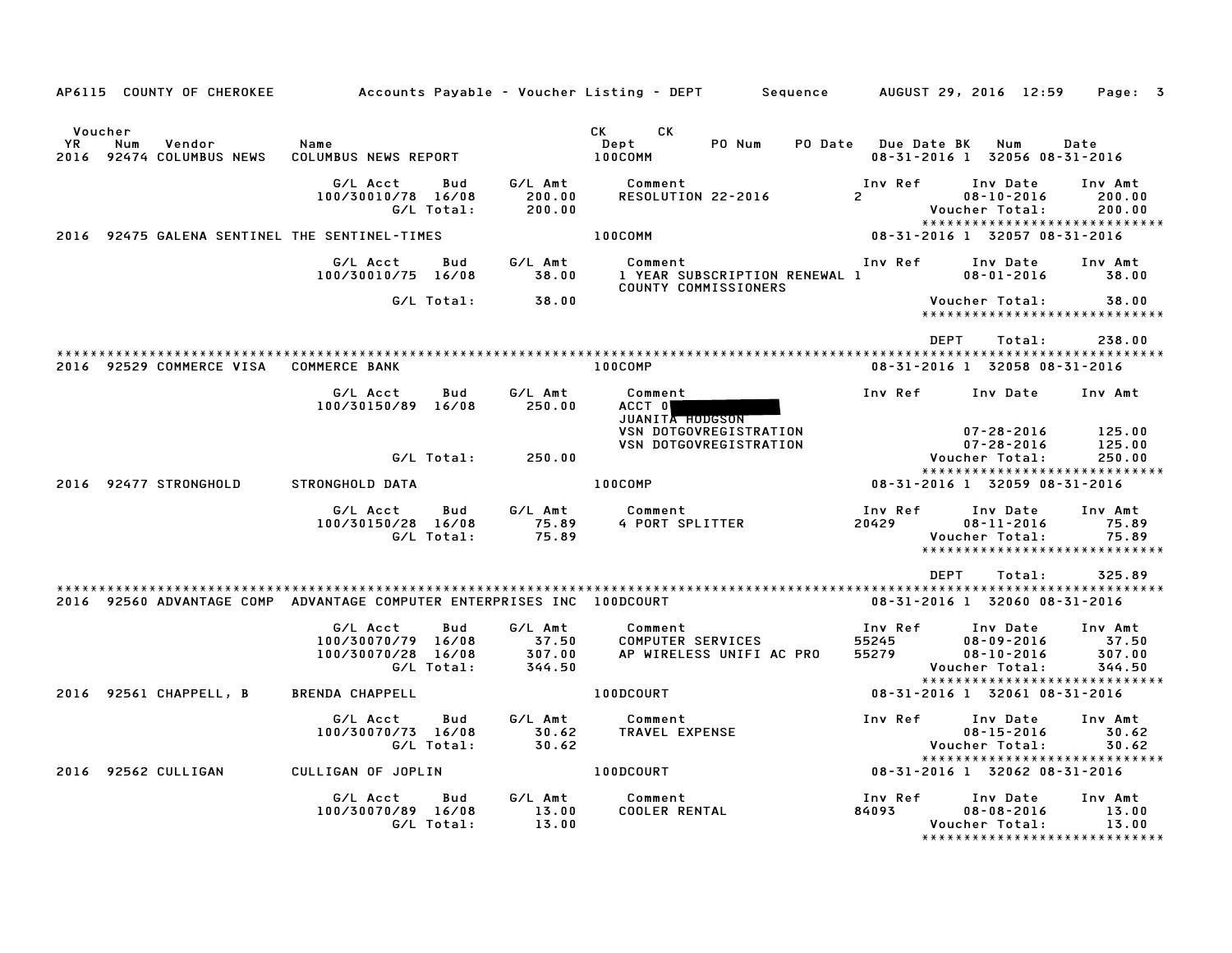| AP6115 COUNTY OF CHEROKEE                                   |                                                     |                             | Accounts Payable – Voucher Listing – DEPT         Sequence       AUGUST 29, 2016  12:59     Page:  4 |                                                      |                                                  |                                                              |
|-------------------------------------------------------------|-----------------------------------------------------|-----------------------------|------------------------------------------------------------------------------------------------------|------------------------------------------------------|--------------------------------------------------|--------------------------------------------------------------|
| Voucher<br>Vendor<br>YR.<br>Num<br>2016 92563 RODRIGUEZ, AL | Name<br>ALICIA RODRIGUEZ                            |                             | PO Num<br>Dept<br>100DCOURT                                                                          | PO Date Due Date BK<br>08-31-2016 1 32063 08-31-2016 | CK<br>Num                                        | CK<br>Date                                                   |
|                                                             | G/L Acct<br>Bud<br>100/30070/76 16/08<br>G/L Total: | G/L Amt<br>152.20<br>152.20 | Comment<br>INTERPRETER                                                                               | Inv Ref<br>953                                       | Inv Date<br>$08 - 15 - 2016$<br>Voucher Total:   | Inv Amt<br>152.20<br>152.20<br>***************************** |
| 2016 92564 YOUNG, M                                         | MAC YOUNG                                           |                             | 100DCOURT                                                                                            | 08-31-2016 1 32064 08-31-2016                        |                                                  |                                                              |
|                                                             | G/L Acct<br>Bud<br>100/30070/73 16/08<br>G/L Total: | G/L Amt<br>64.05<br>64.05   | Comment<br>TRAVEL EXPENSE                                                                            | Inv Ref                                              | Inv Date<br>$08 - 16 - 2016$<br>Voucher Total:   | Inv Amt<br>64.05<br>64.05<br>******************************  |
| 2016 92481 WESTAR                                           | WESTAR ENERGY                                       |                             | 100E/P                                                                                               | DEPT<br>08-31-2016 1 32065 08-31-2016                | Total:                                           | 604.37                                                       |
|                                                             | G/L Acct<br>Bud<br>100/30090/89 16/08               | G/L Amt<br>32.60            | Comment<br>ACCT 2457329745<br><b>STORM SIREN</b>                                                     | Inv Ref                                              | Inv Date<br>$08 - 09 - 2016$                     | Inv Amt<br>32.60                                             |
|                                                             | G/L Total:                                          | 32.60                       |                                                                                                      |                                                      | Voucher Total:                                   | 32.60<br>******************************                      |
|                                                             |                                                     |                             |                                                                                                      | <b>DEPT</b>                                          | Total:                                           | 32.60                                                        |
| 2016 92480 US CELLULAR                                      | US CELLULAR                                         |                             | 100ECON                                                                                              | 08-31-2016 1 32066 08-31-2016                        |                                                  |                                                              |
|                                                             | G/L Acct<br>Bud<br>100/30230/74 16/08<br>G/L Total: | G/L Amt<br>112.44<br>112.44 | Comment<br>ACCT 850273042                                                                            | Inv Ref<br>0149570967                                | Inv Date<br>$08 - 06 - 2016$<br>Voucher Total:   | Inv Amt<br>112.44<br>112.44<br>***************************** |
| 2016 92530 ETTINGERS                                        | ETTINGER'S OFFICE SUPPLY                            |                             | 100EMPCOMP                                                                                           | <b>DEPT</b><br>08-31-2016 1 32067 08-31-2016         | Total:                                           | 112.44                                                       |
|                                                             | G/L Acct<br>Bud<br>100/30330/31 16/08<br>G/L Total: | G/L Amt<br>79.98<br>79.98   | Comment<br>TOWELS, TRASH BAGS                                                                        | Inv Ref<br>4769940                                   | Inv Date<br>$08 - 17 - 2016$<br>Voucher Total:   | Inv Amt<br>79.98<br>79.98                                    |
| 2016 92549 QUILL                                            | QUILL CORPORATION                                   |                             | 100EMPCOMP                                                                                           | 08-31-2016 1 32068 08-31-2016                        |                                                  | *****************************                                |
|                                                             | G/L Acct<br>Bud<br>100/30330/27 16/08               | G/L Amt<br>107.77           | Comment<br>LEGAL PAPER, INK<br><b>COATED BOND ROLLS</b>                                              | Inv Ref<br>8101804<br>8216604<br>8216604             | Inv Date<br>$08 - 09 - 2016$<br>$08 - 12 - 2016$ | Inv Amt<br>46.98<br>60.79                                    |
|                                                             | G/L Total:                                          | 107.77                      |                                                                                                      |                                                      | Voucher Total:                                   | 107.77<br>******************************                     |
|                                                             |                                                     |                             |                                                                                                      | <b>DEPT</b>                                          | Total:                                           | 187.75<br>*************                                      |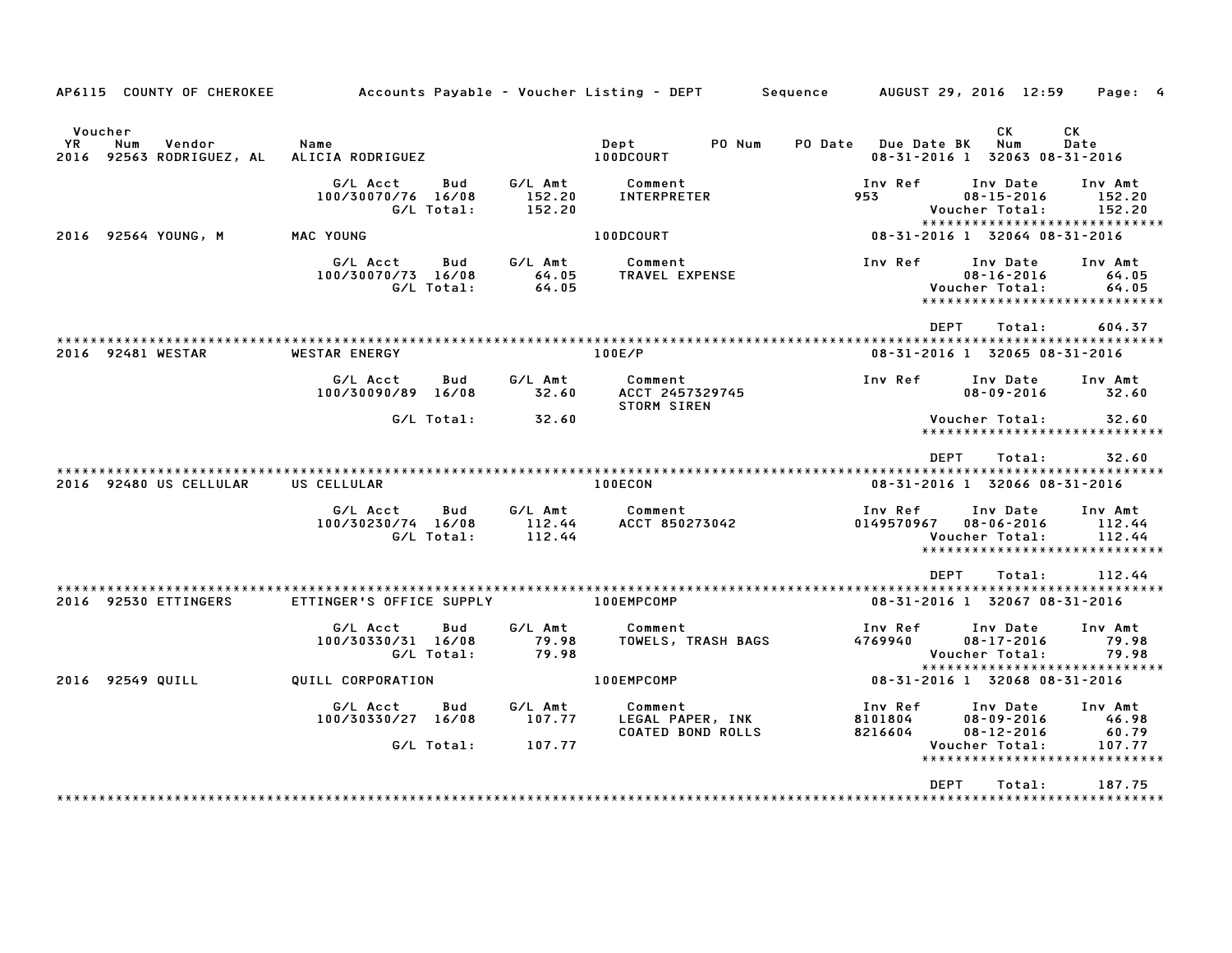|                                                                   |                                    |                          |                               | AP6115 COUNTY OF CHEROKEE Accounts Payable – Voucher Listing – DEPT Sequence AUGUST 29, 2016 12:59                                                   |                               |                                                                                                                                                          | Page: 5                                                                      |
|-------------------------------------------------------------------|------------------------------------|--------------------------|-------------------------------|------------------------------------------------------------------------------------------------------------------------------------------------------|-------------------------------|----------------------------------------------------------------------------------------------------------------------------------------------------------|------------------------------------------------------------------------------|
|                                                                   |                                    |                          |                               |                                                                                                                                                      |                               |                                                                                                                                                          |                                                                              |
| Voucher<br><b>YR</b><br>Num<br>Vendor<br>2016<br>92545 SANDERS, R | Name<br><b>RODNEY SANDERS</b>      |                          |                               | CK <sub>2</sub><br>CK<br>PO Num<br>Dept<br>100GIS                                                                                                    | PO Date Due Date BK           | Num<br>08-31-2016 1 32069 08-31-2016                                                                                                                     | Date                                                                         |
|                                                                   | G/L Acct<br>100/30210/89 16/08     | Bud                      | G/L Amt<br>2121.25            | Comment<br>OFFSITE GIS DATA SUPPORT<br>GIS TECHNICAL SUPPORT                                                                                         | Inv Ref<br>20160802           | Inv Date<br>$08 - 15 - 2016$                                                                                                                             | Inv Amt<br>728.75                                                            |
|                                                                   |                                    |                          |                               | OFFSITE GIS DATA SUPPORT<br>GIS TECHNICAL SUPPORT                                                                                                    | 20160703                      | 07-13-2016                                                                                                                                               | 1392.50                                                                      |
|                                                                   |                                    | G/L Total:               | 2121.25                       |                                                                                                                                                      |                               | Voucher Total:<br>*****************************                                                                                                          | 2121.25                                                                      |
|                                                                   |                                    |                          |                               |                                                                                                                                                      | DEPT                          | Total:                                                                                                                                                   | 2121.25                                                                      |
| 2016 92507 CBM                                                    | <b>CBM MANAGED SERVICES</b>        |                          |                               | 100JAIL                                                                                                                                              |                               | 08-31-2016 1 32070 08-31-2016                                                                                                                            |                                                                              |
|                                                                   | G/L Acct<br>100/30140/31 16/08     | Bud                      | G/L Amt<br>3011.94            | Comment<br>INMATE MEALS                                                                                                                              |                               | Inv Ref Inv Date                                                                                                                                         | Inv Amt                                                                      |
|                                                                   |                                    | G/L Total:               | 3011.94                       | 8/4/16 - 8/10/16 04457                                                                                                                               |                               | $08 - 10 - 2016$<br>Voucher Total:                                                                                                                       | 3011.94<br>3011.94                                                           |
| 2016 92508 CDL                                                    | <b>CDL ELECTRIC</b>                |                          |                               | 100JAIL                                                                                                                                              |                               | *****************************<br>08-31-2016 1 32071 08-31-2016                                                                                           |                                                                              |
|                                                                   | G/L Acct<br>100/30140/80 16/08     | Bud<br>G/L Total:        | G/L Amt<br>805.79<br>805.79   | Comment<br>BLOWER MOTOR                                                                                                                              | Inv Ref<br>W54888             | Inv Date<br>$08 - 15 - 2016$<br>Voucher Total:                                                                                                           | Inv Amt<br>805.79<br>805.79                                                  |
| 2016 92509 CHCSEK                                                 | CHCSEK COLUMBUS                    |                          |                               | 100JAIL                                                                                                                                              | 08-31-2016 1 32072 08-31-2016 | *****************************                                                                                                                            |                                                                              |
|                                                                   | G/L Acct<br>100/30140/76 16/08     | <b>Bud</b><br>G/L Total: | G/L Amt<br>306.00<br>306.00   | Comment<br>DRUG SCREEN, TB TEST                                                                                                                      | Inv Ref                       | Inv Date<br>$08 - 08 - 2016$<br>Voucher Total:                                                                                                           | Inv Amt<br>306.00<br>306.00                                                  |
| 2016 92510 CITY TELE                                              | CITY TELE COIN COMPANY INC 100JAIL |                          |                               |                                                                                                                                                      | 08-31-2016 1 32073 08-31-2016 | *****************************                                                                                                                            |                                                                              |
|                                                                   | G/L Acct<br>100/30140/39 16/08     | Bud<br>G/L Total:        | G/L Amt<br>1500.00<br>1500.00 | Comment<br>CALLING CARDS 11625                                                                                                                       | Inv Ref                       | Inv Date<br>$08 - 05 - 2016$<br>Voucher Total:                                                                                                           | Inv Amt<br>1500.00<br>1500.00                                                |
| 2016 92511 COMMERCE VISA COMMERCE BANK                            |                                    |                          |                               | 100JAIL                                                                                                                                              |                               | *****************************<br>08-31-2016 1 32074 08-31-2016                                                                                           |                                                                              |
|                                                                   | G/L Acct<br>100/30140/80 16/08     | Bud                      | G/L Amt<br>57.27              | Comment<br>ACCT                                                                                                                                      | Inv Ref<br>D OPLOTNIK         | Inv Date Inv Amt                                                                                                                                         |                                                                              |
|                                                                   | 100/30140/73 16/08                 |                          | 211.72                        | PHILLIPS 66<br>DOWNSTREAM Q STORE<br>FM 106<br>EL RANCH TRUCK STOP<br>STOCKYARDS TRAVEL PLAZA<br>PHILLIP 66<br><b>DENNYS</b><br>MCDONALDS<br>WALMART |                               | $07 - 06 - 2016$<br>$07 - 06 - 2016$<br>$07 - 06 - 2016$<br>$07 - 06 - 2016$<br>07-18-2016<br>07-19-2016<br>07-19-2016<br>07-21-2016<br>$07 - 23 - 2016$ | 11.13<br>29.05<br>28.15<br>24.79<br>7.05<br>25.23<br>20.03<br>15.49<br>57.27 |
|                                                                   |                                    |                          | G/L Total: 268.99             | PHILLIPS 66<br>IHOP<br>HONG KONG RESTAURANT                                                                                                          |                               | 07-26-2016<br>$07 - 26 - 2016$<br>$08 - 01 - 2016$<br>Voucher Total:<br>*****************************                                                    | 14.10<br>28.08<br>8.62<br>268.99                                             |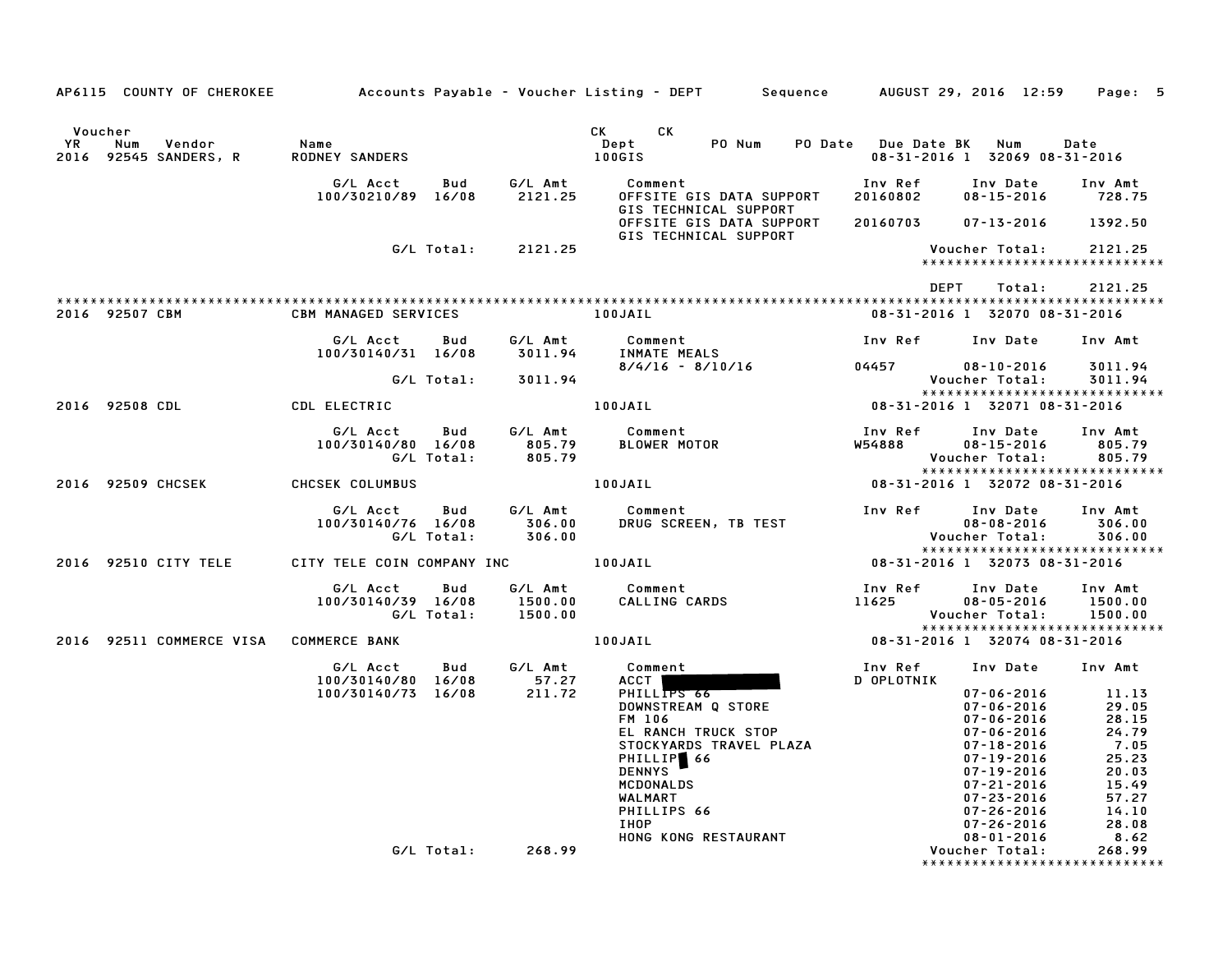| AP6115 COUNTY OF CHEROKEE                                                       |                                                                        | Accounts Payable – Voucher Listing – DEPT       Sequence     AUGUST 29, 2016 12:59                                                                                                                                                                                       | Page: 6                                                                                                                           |
|---------------------------------------------------------------------------------|------------------------------------------------------------------------|--------------------------------------------------------------------------------------------------------------------------------------------------------------------------------------------------------------------------------------------------------------------------|-----------------------------------------------------------------------------------------------------------------------------------|
| Voucher<br><b>YR</b><br>Vendor<br>Num<br>2016 92527 COMMERCE VISA COMMERCE BANK | Name                                                                   | <b>CK</b><br>CK and the set of the set of the set of the set of the set of the set of the set of the set of the set of the set of the set of the set of the set of the set of the set of the set of the set of the set of the set of the se<br>PO Num<br>Dept<br>100JAIL | PO Date Due Date BK Num<br>Date<br>08-31-2016 1 32074 08-31-2016                                                                  |
|                                                                                 | G/L Acct<br>Bud<br>5.00<br>100/30140/88 16/08<br>224/31224/01          | G/L Amt<br>Comment<br>ACCT  <br>589.95<br>DAVID GROVES                                                                                                                                                                                                                   | Inv Ref Inv Date Inv Amt                                                                                                          |
|                                                                                 | G/L Total:                                                             | <b>BW BRANSON INN</b><br>E 470 EXPRESS TOLLS<br>594.95                                                                                                                                                                                                                   | 07-17-2016<br>589.95<br>5.00<br>08-01-2016<br>Voucher Total:<br>594.95<br>*****************************                           |
| 2016 92512 CORRECT                                                              | CORRECT CARE SOLUTIONS LLC                                             | 100JAIL                                                                                                                                                                                                                                                                  | 08-31-2016 1 32075 08-31-2016                                                                                                     |
|                                                                                 | G/L Acct<br>G/L Amt<br>Bud<br>100/30140/81 16/08                       | Comment<br>INMATE HEALTH CARE<br>54.00                                                                                                                                                                                                                                   | Inv Ref<br>Inv Date<br>Inv Amt<br>08091611<br>54.00<br>08-09-2016                                                                 |
|                                                                                 | G/L Total:                                                             | 54.00                                                                                                                                                                                                                                                                    | Voucher Total:<br>54.00                                                                                                           |
| 2016 92513 CWD                                                                  | CASH-WA DISTRIBUTING                                                   | 100JAIL                                                                                                                                                                                                                                                                  | ******************************<br>08-31-2016 1 32076 08-31-2016                                                                   |
|                                                                                 | G/L Acct Bud<br>G/L Amt<br>100/30140/31 16/08<br>23.41<br>G/L Total:   | Comment<br>TRAY FOAM<br>TRAY FOAM<br>23.41                                                                                                                                                                                                                               | Inv Ref      Inv Date<br>10654185      08–15–2016<br>Inv Amt<br>23.41<br>Voucher Total:<br>23.41<br>***************************** |
| 2016 92514 EMPIRE                                                               | EMPIRE DISTRICT ELECTRIC COMPANY 100JAIL                               |                                                                                                                                                                                                                                                                          | 08-31-2016 1 32077 08-31-2016                                                                                                     |
|                                                                                 | G/L Acct<br>Bud<br>G/L Amt<br>100/30140/72 16/08<br>G/L Total:         | Comment<br>ACCT 643108-13-7<br>6912.77<br>6912.77                                                                                                                                                                                                                        | Inv Ref<br>Inv Date<br>Inv Amt<br>$08 - 10 - 2016$<br>6912.77<br>Voucher Total:<br>6912.77                                        |
| 2016 92515 HALLS                                                                | HALL'S PEST CONTROL                                                    | 100JAIL                                                                                                                                                                                                                                                                  | *****************************<br>08-31-2016 1 32078 08-31-2016                                                                    |
|                                                                                 | G/L Acct Bud<br>100/30140/80 16/08<br>75.00<br>G/L Total:              | G/L Amt Comment<br>MONTHLY SPRAY CHARGE<br>75.00                                                                                                                                                                                                                         | Inv Ref Inv Date<br>Inv Amt<br>76288<br>$08 - 17 - 2016$<br>75.00<br>Voucher Total:<br>75.00<br>*****************************     |
| 2016 92262 HOMEWAV                                                              | HOMEWAV, LLC                                                           | 100JAIL                                                                                                                                                                                                                                                                  | 08-31-2016 1 32079 08-31-2016                                                                                                     |
|                                                                                 | G/L Acct<br>Bud<br>100/30140/80 16/08<br>G/L Total:                    | G/L Amt Comment<br>2511.85<br>2511.85<br>EQUIPMENT/CONTRACT BUYOUT 121114-65 07-25-2016<br>2511.85                                                                                                                                                                       | Inv Ref Inv Date<br>Inv Amt<br>2511.85<br>Voucher Total:<br>2511.85                                                               |
| 2016 92516 MANZER FAMILY                                                        | MANZER FAMILY MEDICINE                                                 | 100JAIL                                                                                                                                                                                                                                                                  | *****************************<br>08-31-2016 1 32080 08-31-2016                                                                    |
|                                                                                 | G/L Acct<br>Bud<br>100/30140/81 16/08<br>4605.00<br>G/L Total: 4605.00 | G/L Amt Comment<br>INMATES SEEN/MONTHLY FEES                                                                                                                                                                                                                             | Inv Ref Inv Date<br>Inv Amt<br>$08 - 04 - 2016$<br>4605.00<br>Voucher Total: 4605.00                                              |
| 2016 92518 MERCY MAUDE                                                          | MERCY MAUDE NORTON HOSPITAL                                            | 100JAIL                                                                                                                                                                                                                                                                  | *****************************<br>08-31-2016 1 32081 08-31-2016                                                                    |
|                                                                                 | G/L Acct<br>Bud<br>G/L Amt                                             | Comment                                                                                                                                                                                                                                                                  | Inv Ref Inv Date<br>Inv Amt                                                                                                       |
|                                                                                 | 100/30140/81 16/08                                                     | 75.09<br>NEGOTIATED RATES                                                                                                                                                                                                                                                | 941619500100 07-13-2016<br>25.27<br>24.55<br>941620100240 07-19-2016<br>941619500103 07-13-2016<br>25.27                          |
|                                                                                 | G/L Total:                                                             | 75.09                                                                                                                                                                                                                                                                    | 75.09<br>Voucher Total:<br>*****************************                                                                          |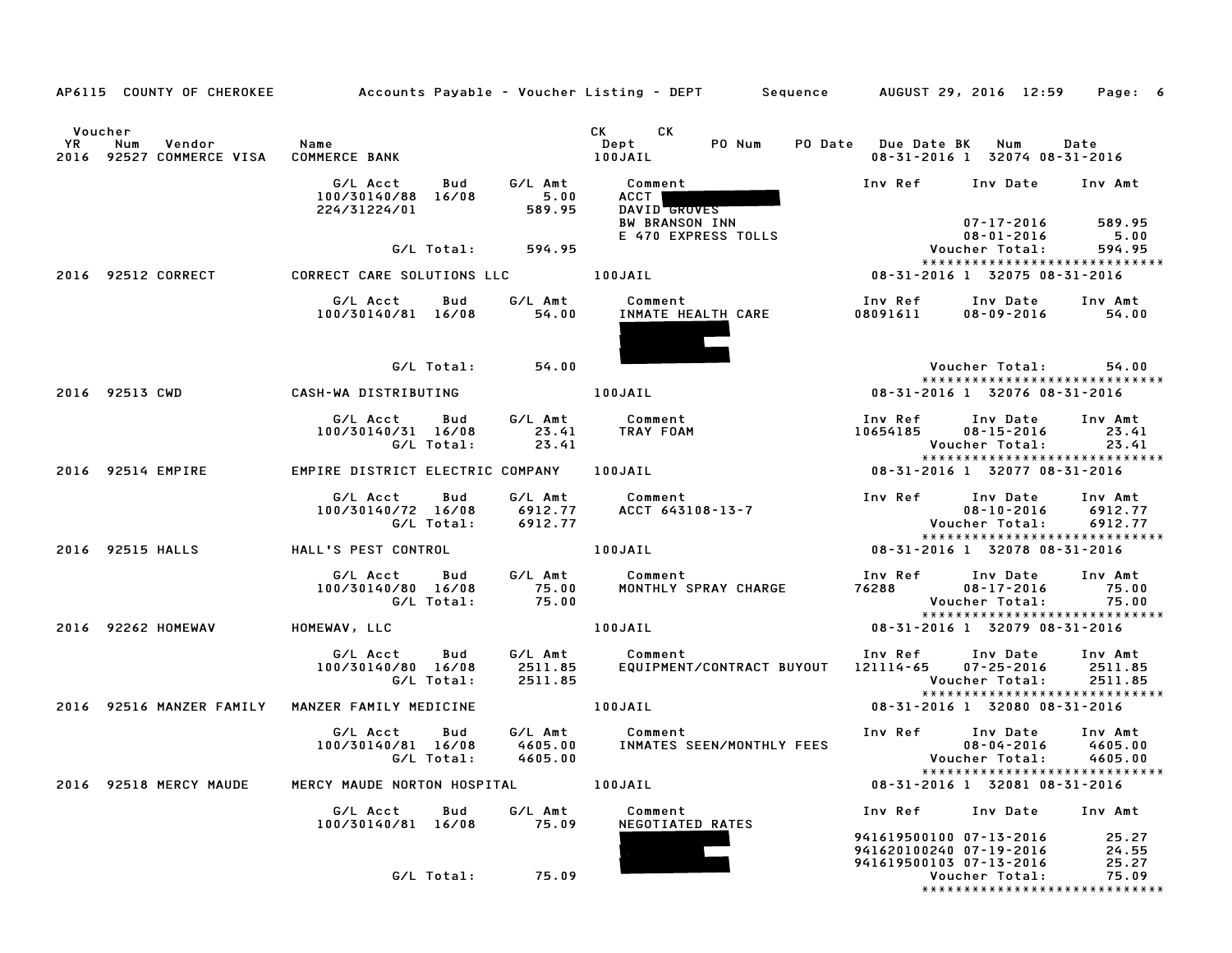| AP6115 COUNTY OF CHEROKEE                                                  | Accounts Payable - Voucher Listing - DEPT           |                             | Sequence                                                                                                                                                                                                                                                          | AUGUST 29, 2016 12:59                                                                              | Page: 7                     |
|----------------------------------------------------------------------------|-----------------------------------------------------|-----------------------------|-------------------------------------------------------------------------------------------------------------------------------------------------------------------------------------------------------------------------------------------------------------------|----------------------------------------------------------------------------------------------------|-----------------------------|
| Voucher<br>Vendor<br>YR<br>Num<br>2016 92517 MERCY 4524                    | Name<br>MERCY CLINIC JOPLIN LLC                     |                             | CK and the set of the set of the set of the set of the set of the set of the set of the set of the set of the set of the set of the set of the set of the set of the set of the set of the set of the set of the set of the se<br>CK<br>PO Num<br>Dept<br>100JAIL | PO Date Due Date BK<br>Num<br>08-31-2016 1 32082 08-31-2016                                        | Date                        |
|                                                                            | G/L Acct<br>Bud<br>100/30140/81 16/08               | G/L Amt<br>21.00            | Comment<br>INMATE MEDICAL                                                                                                                                                                                                                                         | Inv Ref<br>Inv Date<br>JP1291008850 08-22-2016                                                     | Inv Amt<br>21.00            |
|                                                                            | G/L Total:                                          | 21.00                       |                                                                                                                                                                                                                                                                   | Voucher Total:                                                                                     | 21.00                       |
| 2016 92483 PRO SOLUTIONS                                                   | PRO SOLUTIONS, LLC                                  |                             | 100JAIL                                                                                                                                                                                                                                                           | ******************************<br>08-31-2016 1 32083 08-31-2016                                    |                             |
|                                                                            | G/L Acct<br>Bud<br>100/30140/72 16/08<br>G/L Total: | G/L Amt<br>351.48<br>351.48 | Comment<br><b>GAS SALES</b>                                                                                                                                                                                                                                       | Inv Ref<br>Inv Date<br>201607111<br>$08 - 09 - 2016$<br>Voucher Total:                             | Inv Amt<br>351.48<br>351.48 |
| 2016 92520 TRUE VALUE COL TRUE VALUE COLUMBUS                              |                                                     |                             | 100JAIL                                                                                                                                                                                                                                                           | *****************************<br>08-31-2016 1 32084 08-31-2016                                     |                             |
|                                                                            | G/L Acct<br>Bud<br>100/30140/80 16/08               | G/L Amt<br>33.72            | Comment<br>LIGHT BULBS<br>CLOTHES HOOK, BIT                                                                                                                                                                                                                       | Inv Ref<br>Inv Date<br>A284482<br>$08 - 10 - 2016$<br>A284498<br>$08 - 10 - 2016$                  | Inv Amt<br>21.99<br>11.73   |
|                                                                            | G/L Total:                                          | 33.72                       |                                                                                                                                                                                                                                                                   | Voucher Total:                                                                                     | 33.72                       |
| 2016 92521 TURNKEY                                                         | TURNKEY CORRECTIONS                                 |                             | 100JAIL                                                                                                                                                                                                                                                           | *****************************<br>08-31-2016 1 32085 08-31-2016                                     |                             |
|                                                                            | G/L Acct<br>Bud<br>100/30140/39 16/08<br>G/L Total: | G/L Amt<br>905.67<br>905.67 | Comment<br>CANTEEN SALES                                                                                                                                                                                                                                          | Inv Ref<br>Inv Date<br>114620160807 08-07-2016<br>Voucher Total:<br>*****************************  | Inv Amt<br>905.67<br>905.67 |
| 2016 92519 UNITED RENTALS UNITED RENTALS (NORTH AMERICA), INC 100JAIL      |                                                     |                             |                                                                                                                                                                                                                                                                   | 08-31-2016 1 32086 08-31-2016                                                                      |                             |
|                                                                            | G/L Acct<br>Bud<br>100/30140/80 16/08<br>G/L Total: | G/L Amt<br>533.81<br>533.81 | Comment<br><b>PUSHAROUND</b>                                                                                                                                                                                                                                      | Inv Ref<br>Inv Date<br>139524332001 08-12-2016<br>Voucher Total:<br>*****************************  | Inv Amt<br>533.81<br>533.81 |
|                                                                            |                                                     |                             |                                                                                                                                                                                                                                                                   | DEPT<br>Total:                                                                                     | 22590.47                    |
| 2016 92484 SEK REG JUVENIL SEK REGIONAL JUVENILE DETENTION CTR 100JUVENILE |                                                     |                             |                                                                                                                                                                                                                                                                   | 08-31-2016 1 32087 08-31-2016                                                                      |                             |
|                                                                            | G/L Acct<br>Bud<br>100/30170/89 16/08               | G/L Amt<br>8078.75          | Comment<br>MONTHLY DETENTION FEE<br>$7/1/16 - 7/31/16$                                                                                                                                                                                                            | Inv Ref<br>Inv Date<br>$07 - 31 - 2016$<br>5945                                                    | Inv Amt<br>8045.00          |
|                                                                            | G/L Total:                                          | 8078.75                     | MEDICAL BILLS                                                                                                                                                                                                                                                     | 5957<br>07-31-2016<br>Voucher Total:<br>******************************                             | 33.75<br>8078.75            |
|                                                                            |                                                     |                             |                                                                                                                                                                                                                                                                   | <b>DEPT</b><br>Total:                                                                              | 8078.75                     |
| 2016 92486 BOB PAGE                                                        | <b>BOB PAGE AUTO SUPPLY INC</b>                     |                             | <b>100SHERIFF</b>                                                                                                                                                                                                                                                 | 08-31-2016 1 32088 08-31-2016                                                                      |                             |
|                                                                            | G/L Acct<br>Bud<br>100/30060/25 16/08<br>G/L Total: | G/L Amt<br>282.72<br>282.72 | Comment<br>OIL                                                                                                                                                                                                                                                    | Inv Ref<br>Inv Date<br>597169482<br>08-16-2016<br>Voucher Total:<br>****************************** | Inv Amt<br>282.72<br>282.72 |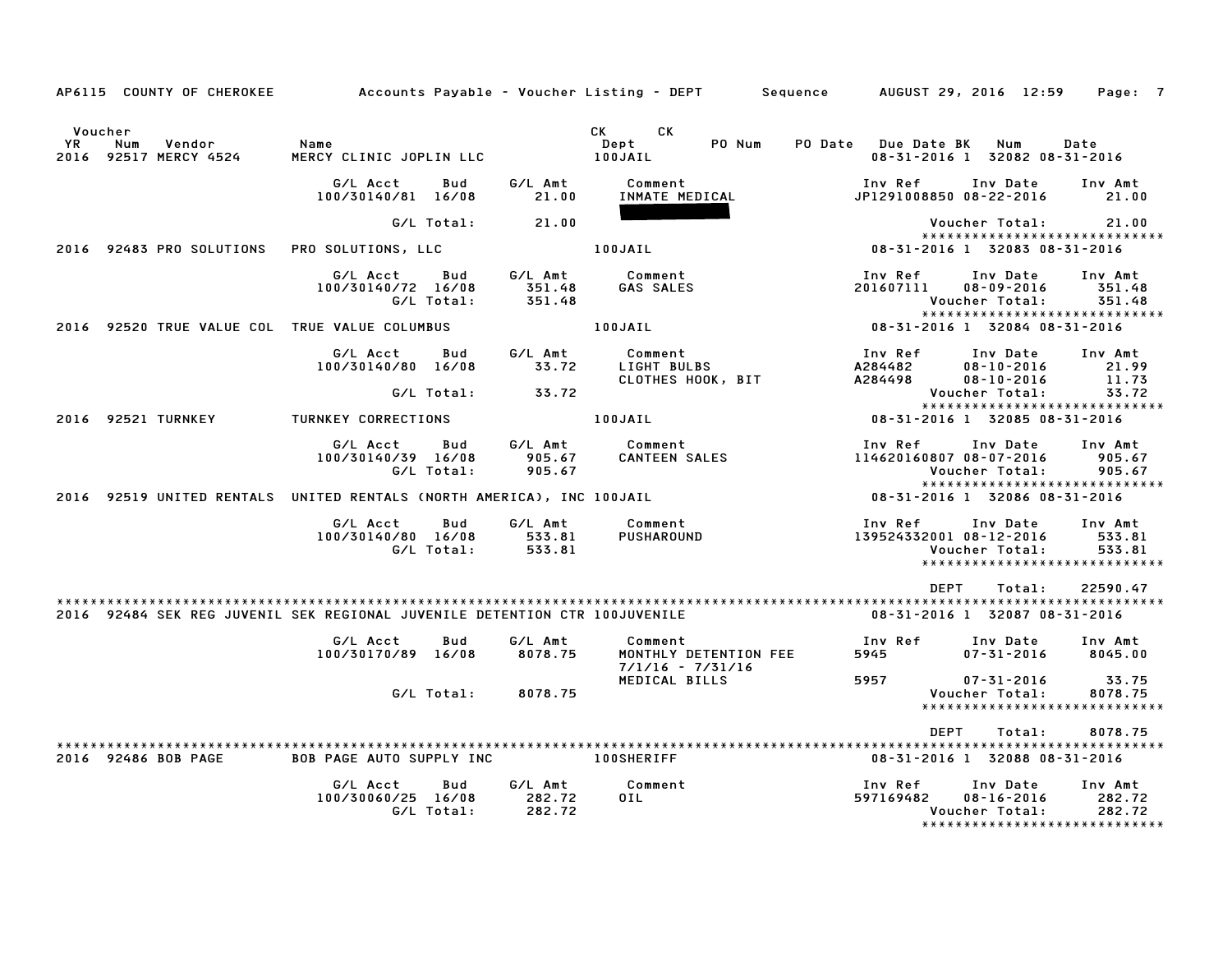|                       |     |                                             | AP6115 COUNTY OF CHEROKEE Accounts Payable – Voucher Listing – DEPT Sequence AUGUST 29, 2016 12:59 |                   |                             |                                                                                                                                                                                                                                                                    |        |                                                                     |                               |                                                                                                  | Page: 8                                                       |  |
|-----------------------|-----|---------------------------------------------|----------------------------------------------------------------------------------------------------|-------------------|-----------------------------|--------------------------------------------------------------------------------------------------------------------------------------------------------------------------------------------------------------------------------------------------------------------|--------|---------------------------------------------------------------------|-------------------------------|--------------------------------------------------------------------------------------------------|---------------------------------------------------------------|--|
| Voucher<br>YR<br>2016 | Num | Vendor<br>92487 CENTURYLINK2961 CENTURYLINK | Name                                                                                               |                   |                             | CK the control of the control of the control of the control of the control of the control of the control of the control of the control of the control of the control of the control of the control of the control of the contr<br>CK.<br>Dept<br><b>100SHERIFF</b> | PO Num | PO Date Due Date BK                                                 | 08-31-2016 1 32089 08-31-2016 | Num                                                                                              | Date                                                          |  |
|                       |     |                                             | G/L Acct<br>100/30060/74 16/08                                                                     | Bud<br>G/L Total: | G/L Amt<br>155.72<br>155.72 | Comment<br>ACCT 314237715                                                                                                                                                                                                                                          |        | Inv Ref                                                             | Inv Date<br>Voucher Total:    | $08 - 01 - 2016$                                                                                 | Inv Amt<br>155.72<br>155.72<br>*****************************  |  |
|                       |     | 2016 92522 COMMERCE VISA COMMERCE BANK      |                                                                                                    |                   |                             | <b>100SHERIFF</b>                                                                                                                                                                                                                                                  |        | 08-31-2016 1 32090 08-31-2016                                       |                               |                                                                                                  |                                                               |  |
|                       |     |                                             | G/L Acct<br>100/30060/88 16/08                                                                     | Bud               | G/L Amt<br>17.46            | Comment<br>ACCT  <br>MATT PETERS<br>WENDYS, SHAWNEE                                                                                                                                                                                                                |        | Inv Ref                                                             |                               | 07-07-2016                                                                                       | Inv Date Inv Amt<br>8.73                                      |  |
|                       |     |                                             |                                                                                                    | G/L Total:        | 17.46                       | WENDYS, SHAWNEE                                                                                                                                                                                                                                                    |        |                                                                     | Voucher Total:                | $07 - 08 - 2016$                                                                                 | 8.73<br>17.46                                                 |  |
|                       |     |                                             |                                                                                                    |                   |                             |                                                                                                                                                                                                                                                                    |        |                                                                     |                               |                                                                                                  | *****************************                                 |  |
| 2016 92230 DEALER     |     |                                             | DEALER AUTO BODY                                                                                   |                   |                             | <b>100SHERIFF</b>                                                                                                                                                                                                                                                  |        | 08-31-2016 1 32091 08-31-2016                                       |                               |                                                                                                  |                                                               |  |
|                       |     |                                             | G/L Acct<br>100/30060/25 16/08                                                                     | Bud<br>G/L Total: | G/L Amt<br>300.00<br>300.00 | Comment<br>PAINT REPAIR                                                                                                                                                                                                                                            |        | Inv Ref                                                             | Inv Date<br>Voucher Total:    | 07-18-2016                                                                                       | Inv Amt<br>300.00<br>300.00                                   |  |
|                       |     | 2016 92489 NATALINIS                        | NATALINI'S AUTOMOTIVE                                                                              |                   |                             | <b>100SHERIFF</b>                                                                                                                                                                                                                                                  |        | 08-31-2016 1 32092 08-31-2016                                       |                               |                                                                                                  | *****************************                                 |  |
|                       |     |                                             | G/L Acct<br>100/30060/25 16/08                                                                     | Bud<br>16/08      | G/L Amt<br>509.61           | Comment<br>FUEL PUMP ASSY<br><b>U NUT</b><br>IGNITION COIL<br><b>BATTERY</b><br><b>BRAKE PADS</b><br>OIL FILTER, OIL                                                                                                                                               |        | Inv Ref<br>610716<br>610862<br>611307<br>611313<br>611417<br>611495 | 08-17-2016                    | Inv Date<br>$08 - 09 - 2016$<br>08-10-2016<br>$08 - 15 - 2016$<br>$08 - 15 - 2016$<br>08-16-2016 | Inv Amt<br>249.00<br>5.49<br>59.65<br>93.88<br>65.99<br>35.60 |  |
|                       |     |                                             |                                                                                                    | G/L Total:        | 509.61                      |                                                                                                                                                                                                                                                                    |        |                                                                     | Voucher Total:                |                                                                                                  | 509.61<br>*****************************                       |  |
| 2016 92524 NEPTUNE    |     |                                             | NEPTUNE RADIATOR & AUTO REPAIR 100SHERIFF                                                          |                   |                             |                                                                                                                                                                                                                                                                    |        | 08-31-2016 1 32093 08-31-2016                                       |                               |                                                                                                  |                                                               |  |
|                       |     |                                             | G/L Acct<br>100/30060/25 16/08                                                                     | Bud<br>G/L Total: | G/L Amt<br>197.00<br>197.00 | Comment<br><b>COMPLETE RADIATOR</b>                                                                                                                                                                                                                                |        | Inv Ref<br>0016602                                                  | Voucher Total:                | Inv Date<br>$07 - 27 - 2016$                                                                     | Inv Amt<br>197.00<br>197.00<br>*****************************  |  |
|                       |     |                                             | 2016 92525 SOUTHERN UNIFOR SOUTHERN UNIFORM & EQUIPMENT 100SHERIFF                                 |                   |                             |                                                                                                                                                                                                                                                                    |        | 08-31-2016 1 32094 08-31-2016                                       |                               |                                                                                                  |                                                               |  |
|                       |     |                                             | G/L Acct<br>100/30060/22 16/08                                                                     | Bud<br>G/L Total: | G/L Amt<br>117.97<br>117.97 | Comment<br>PANTS, DUTY MAXX, ZIPPER                                                                                                                                                                                                                                |        | Inv Ref<br>37296                                                    | Voucher Total:                | Inv Date<br>$08 - 16 - 2016$                                                                     | Inv Amt<br>117.97<br>117.97<br>*****************************  |  |
|                       |     |                                             |                                                                                                    |                   |                             |                                                                                                                                                                                                                                                                    |        |                                                                     | DEPT                          | Total:                                                                                           | 1580.48                                                       |  |
|                       |     | 2016 92490 COMMERCE VISA COMMERCE BANK      |                                                                                                    |                   |                             | 103                                                                                                                                                                                                                                                                |        |                                                                     | 08-31-2016 1 32095 08-31-2016 |                                                                                                  |                                                               |  |
|                       |     |                                             | G/L Acct<br>103/30103/28                                                                           | Bud               | G/L Amt<br>22.41            | Comment<br>ACCT  <br>BARBARA BILKE                                                                                                                                                                                                                                 |        | Inv Ref                                                             |                               | Inv Date                                                                                         | Inv Amt                                                       |  |
|                       |     |                                             |                                                                                                    | G/L Total:        | 22.41                       | TRANSACT TECHNOLOGIES                                                                                                                                                                                                                                              |        |                                                                     | Voucher Total:                | $07 - 19 - 2016$                                                                                 | 22.41<br>22.41<br>*****************************               |  |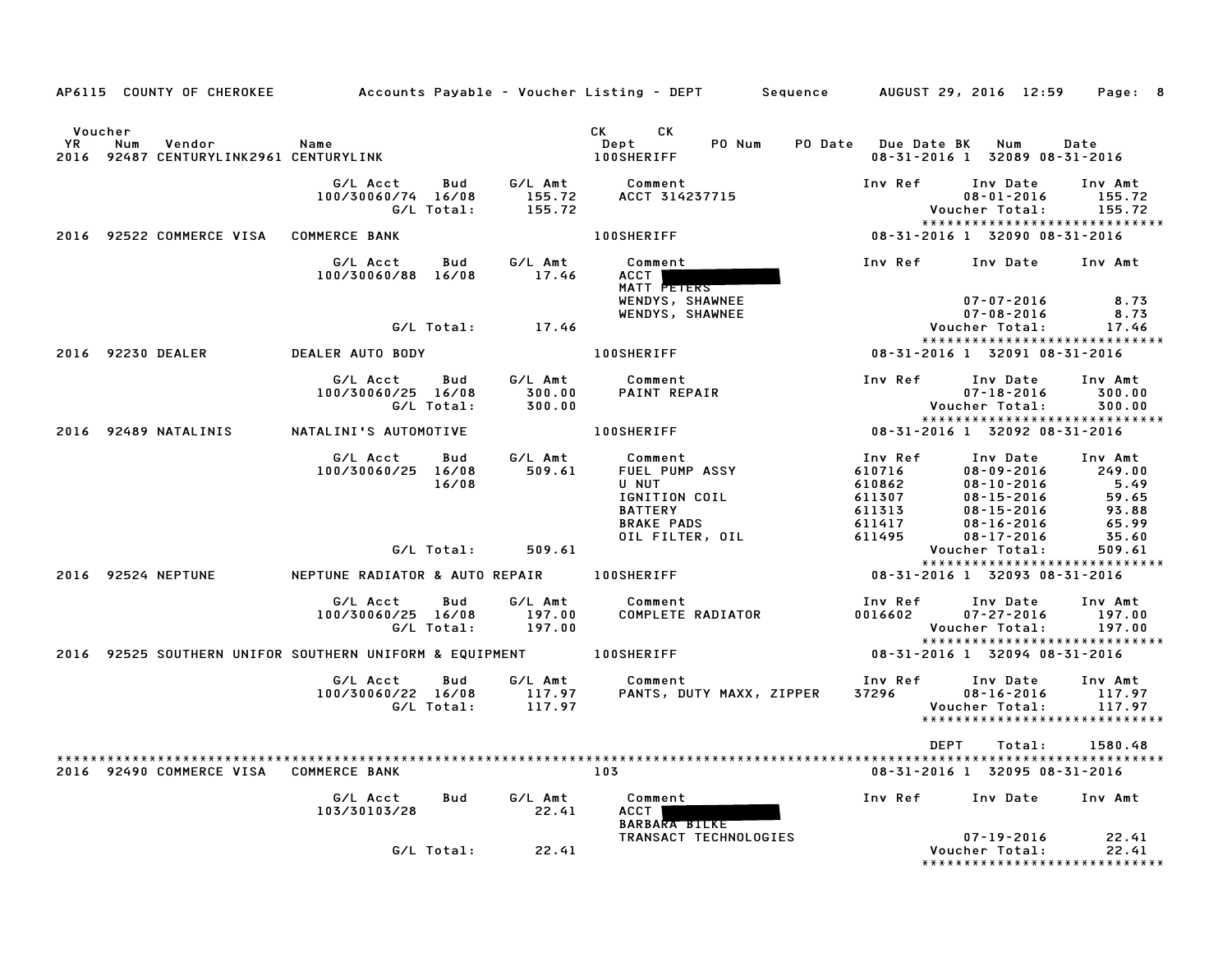| AP6115 COUNTY OF CHEROKEE                                     | Accounts Payable – Voucher Listing – DEPT         Sequence       AUGUST 29, 2016  12:59 |                                      |                                                       |                                     |                                                                                 | Page: 9                              |
|---------------------------------------------------------------|-----------------------------------------------------------------------------------------|--------------------------------------|-------------------------------------------------------|-------------------------------------|---------------------------------------------------------------------------------|--------------------------------------|
| Voucher<br><b>YR</b><br>Num<br>Vendor<br>2016 92492 CORPORATE | Name<br>CORPORATE BUSINESS SYSTEMS 103                                                  |                                      | Dept PONum                                            | PO Date Due Date BK Num             | CK<br>08-31-2016 1 32096 08-31-2016                                             | CK<br>Date                           |
|                                                               | G/L Acct<br>Bud<br>103/30103/83 16/08<br>G/L Total:                                     | 39.31<br>39.31                       | G/L Amt Comment<br>39.31 CONTRACT<br>CONTRACT CHARGES | Inv Ref<br>416406                   | Inv Date<br>$08 - 08 - 2016$<br>Voucher Total:<br>***************************** | Inv Amt<br>39.31<br>39.31            |
|                                                               |                                                                                         |                                      |                                                       |                                     | DEPT<br>Total:                                                                  | 61.72                                |
| 2016 92531 APPLE                                              | APPLEMARKET                                                                             |                                      | <b>110HWY</b>                                         |                                     | 08-31-2016 1 32097 08-31-2016                                                   |                                      |
|                                                               | G/L Acct<br>Bud<br>110/30110/42 16/08<br>G/L Total:                                     | G/L Amt<br>14.62<br>14.62            | Comment<br>LEMON WIPE, DAWN SOAP                      | Inv Ref<br>2654514                  | Inv Date<br>$08 - 17 - 2016$<br>Voucher Total:                                  | Inv Amt<br>14.62<br>14.62            |
| 2016 92535 BLEVINS                                            | BLEVINS ASPHALT CONSTRUCTION CO INC 110HWY                                              |                                      |                                                       |                                     | 08-31-2016 1 32098 08-31-2016                                                   |                                      |
|                                                               | Bud<br>G/L Acct<br>110/30110/34 16/08                                                   | G/L Amt<br>422.45                    | Comment<br>COLD MIX<br>COLD MIX                       | Inv Ref<br>126657<br>126677         | Inv Date<br>$08 - 12 - 2016$<br>$08 - 18 - 2016$                                | Inv Amt<br>102.34<br>320.11          |
|                                                               | G/L Total:                                                                              | 422.45                               |                                                       |                                     | Voucher Total:                                                                  | 422.45                               |
| 2016 92478 BOB PAGE                                           | BOB PAGE AUTO SUPPLY INC                                                                |                                      | 110HWY                                                |                                     | *****************************<br>08-31-2016 1 32099 08-31-2016                  |                                      |
|                                                               | G/L Acct<br>Bud<br>110/30110/79 16/08                                                   | G/L Amt<br>66.77                     | Comment<br><b>XTREME BLUE</b><br><b>PARTS</b>         | Inv Ref<br>5971-69382<br>5971-69391 | Inv Date Inv Amt<br>08-11-2016<br>$08 - 11 - 2016$                              | 18.90<br>47.87                       |
|                                                               | G/L Total:                                                                              | 66.77                                |                                                       |                                     | Voucher Total:<br>*****************************                                 | 66.77                                |
| 2016 92536 CINTAS 0855                                        | CINTAS CORP                                                                             |                                      | 110HWY                                                |                                     | 08-31-2016 1 32100 08-31-2016                                                   |                                      |
|                                                               | G/L Acct<br>Bud<br>110/30110/89 16/08<br>G/L Total:                                     | G/L Amt<br>11.50<br>11.50            | Comment<br>GLOVES                                     | Inv Ref                             | Inv Date<br>8402834177  08-12-2016<br>Voucher Total:                            | Inv Amt<br>11.50<br>11.50            |
| 2016 92538 CLEAN                                              | CLEAN THE UNIFORM CO JOPLIN 110HWY                                                      |                                      |                                                       |                                     | *****************************<br>08-31-2016 1 32101 08-31-2016                  |                                      |
|                                                               | G/L Acct Bud<br>110/30110/80 16/08<br>G/L Total:                                        | G/L Amt<br>81.57<br>81.57            | Comment<br>MAT, AIR FRESH, SOAP                       | Inv Ref<br>21161579                 | Inv Date<br>$08 - 19 - 2016$<br>Voucher Total:                                  | Inv Amt<br>81.57<br>81.57            |
| 2016 92125 COLLINS, P                                         | PATRICK W COLLINS                                                                       |                                      | <b>110HWY</b>                                         |                                     | *****************************<br>08-31-2016 1 32102 08-31-2016                  |                                      |
|                                                               | G/L Acct<br>Bud<br>110/30110/86 16/08<br>110/30110/73 16/08<br>G/L Total:               | G/L Amt<br>40.00<br>426.60<br>466.60 | Comment<br><b>COMMENT</b><br>CELL PHONE STIPEND       | Inv Ref                             | Inv Date<br>$08 - 17 - 2016$<br>$08 - 23 - 2016$<br>Voucher Total:              | Inv Amt<br>40.00<br>426.60<br>466.60 |
| 2016 92485 COMMERCE VISA                                      | <b>COMMERCE BANK</b>                                                                    |                                      | <b>110HWY</b>                                         |                                     | *****************************<br>08-31-2016 1 32103 08-31-2016                  |                                      |
|                                                               | G/L Acct<br><b>Bud</b><br>110/30110/79 16/08                                            | G/L Amt<br>2000.00                   | Comment<br>TRANSMISSION EXCHANGE<br>LEONARD VANATTA   | Inv Ref<br>49434798                 | Inv Date Inv Amt<br>$08 - 05 - 2016$                                            | 2000.00                              |
|                                                               | G/L Total:                                                                              | 2000.00                              |                                                       |                                     | Voucher Total:                                                                  | 2000.00                              |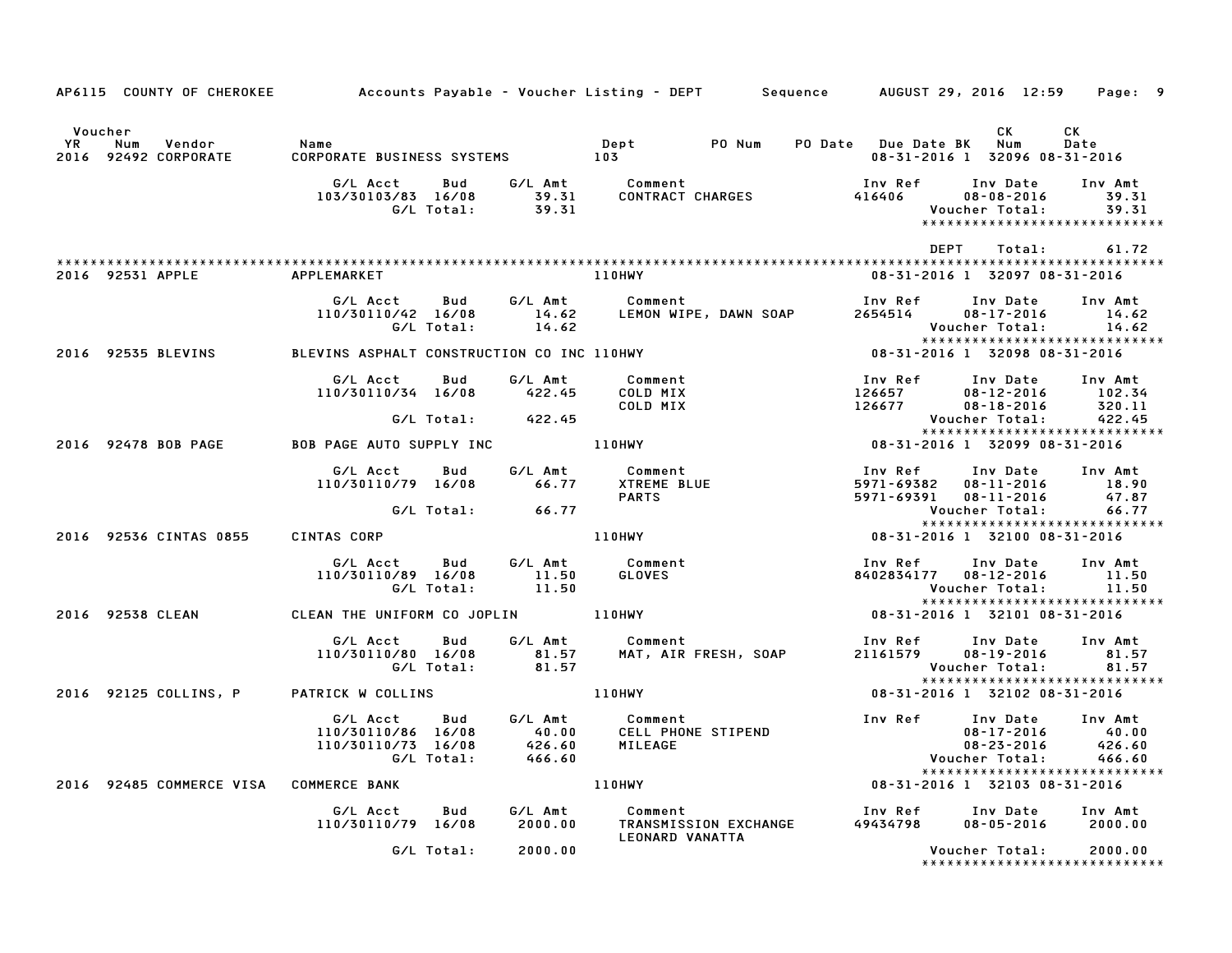|                      |                                  |                                                                                           |                                                                                  | AP6115 COUNTY OF CHEROKEE Accounts Payable – Voucher Listing – DEPT Sequence AUGUST 29, 2016 12:59 Page: 10                              |
|----------------------|----------------------------------|-------------------------------------------------------------------------------------------|----------------------------------------------------------------------------------|------------------------------------------------------------------------------------------------------------------------------------------|
| Voucher<br><b>YR</b> | Num Vendor<br>2016 92498 EMPIRE  | Name                                                                                      | PO Num                                                                           | CK<br>CK<br>PO Date Due Date BK Num<br>Date<br>08-31-2016 1 32104 08-31-2016                                                             |
|                      |                                  | G/L Acct  Bud  G/L Amt  Comment<br>110/30110/72 16/08  1151.57  ELECTRIC                  |                                                                                  | Inv Date<br>Inv Amt<br>Inv Ref<br>906398-41-7 08-11-2016 34.47<br>049852-69-2 08-11-2016 19.95<br>854931-63-1 08-11-2016 307.57          |
|                      |                                  | G/L Total: 1151.57                                                                        |                                                                                  | 789.58<br>158630-59-0 08-11-2016<br>Voucher Total: 1151.57<br>*****************************                                              |
|                      | 2016 92548 FABICK                | JOHN FABICK TRACTOR CO                                                                    | 1151.57<br>110HWY                                                                | 08-31-2016 1 32105 08-31-2016                                                                                                            |
|                      |                                  | ud G/LAmt Comment<br>110/30110/79 16/08 294.57 PARTS<br>294.57 PARTS                      |                                                                                  | Inv Ref      Inv Date     Inv Amt<br>PIJ00302248 08-18-2016 265.57<br>PIJ00302249 08-18-2016 29.00                                       |
|                      |                                  | G/L Total:        294.57                                                                  |                                                                                  | Voucher Total:<br>294.57<br>*****************************                                                                                |
|                      | 2016 92505 FLEETPRIDE FLEETPRIDE |                                                                                           | 110HWY                                                                           | 08-31-2016 1 32106 08-31-2016                                                                                                            |
|                      |                                  | G/L Total: 182.11                                                                         | G/L Acct Bud G/L Amt Comment<br>110/30110/79 16/08 182.11 FILTER, SEAL, CAB AIR  | Inv Ref      Inv Date<br>Inv Amt<br>78980128  08-08-2016  182.11<br>Voucher Total: 182.11                                                |
|                      |                                  | 2016 92465 FROST OIL FROST OIL COMPANY                                                    | 110HWY                                                                           | *****************************<br>08-31-2016 1 32107 08-31-2016                                                                           |
|                      |                                  | G/L Acct Bud<br>110/30110/32 16/08                                                        | Acct Bud G/LAmt Comment<br>110/32 16/08 123.22 AIR 1 DIESEL<br>G/L Total: 123.22 | Inv Ref Inv Date Inv Amt<br>90936-IN 08-15-2016 123.22<br>Voucher Total:<br>123.22<br>*****************************                      |
|                      | 2016 92476 HARBOR                |                                                                                           | HARBOR FREIGHT TOOLS 110HWY                                                      | 08-31-2016 1 32108 08-31-2016                                                                                                            |
|                      |                                  | G/L Acct Bud G/L Amt Comment<br>110/30110/79 16/08 71.99                                  | 999009344396                                                                     | Inv Ref        Inv Date      Inv Amt<br>197772         08–11–2016         71.99                                                          |
|                      |                                  | G/L Total: 71.99                                                                          |                                                                                  | Voucher Total: 71.99<br>******************************<br>08-31-2016 1 32109 08-31-2016<br>08-31-2016 1 32109 08-31-2016                 |
|                      | 2016 92537 JIM WOODS             | JIM WOODS MARKETING INC                                                                   | 110HWY                                                                           |                                                                                                                                          |
|                      |                                  | G/L Acct Bud G/L Amt Comment<br>110/30110/31 16/08 12723.83 DIESEL<br>G/L Total: 12723.83 | <b>DIESEL</b>                                                                    | Inv Ref      Inv Date     Inv Amt<br>226491          07-01-2016     12723.83<br>Voucher Total: 12723.83<br>***************************** |
|                      | 2016 92495 JOE HARDING           | JOE HARDING INC                                                                           |                                                                                  | 110HWY 08-31-2016 1 32110 08-31-2016                                                                                                     |
|                      |                                  | G/L Acct Bud G/L Amt Comment                                                              | 110/30110/79 16/08 311.62 ICE MACHINE REPAIR<br>G/L Total: 311.62                | Inv Ref Inv Date Inv Amt<br>9100 08-10-2016<br>311.62<br>Voucher Total:<br>311.62                                                        |
|                      |                                  | 2016 92471 JOPLIN FREIGHT JOPLIN FREIGHTLINER SALES INC 110HWY                            |                                                                                  | 08-31-2016 1 32111 08-31-2016                                                                                                            |
|                      |                                  | G/L Acct Bud<br>110/30110/79 16/08 265.85<br>G/L Total: 265.85                            | G/L Amt Comment<br><b>PARTS</b>                                                  | Inv Ref Inv Date<br>161484 08-09-2016<br>Inv Amt<br>161484<br>265.85<br>Voucher Total:<br>265.85<br>*****************************        |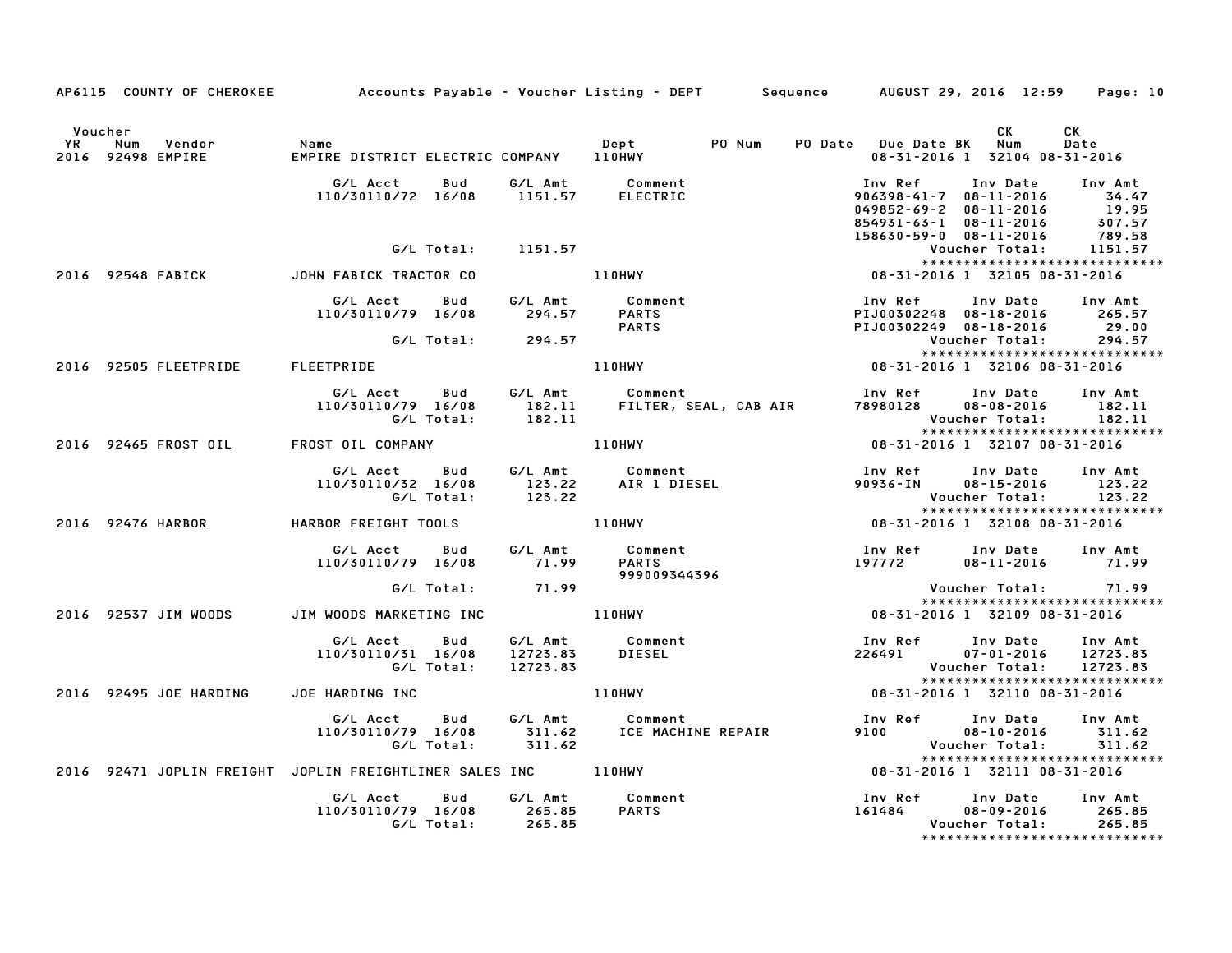|    | AP6115 COUNTY OF CHEROKEE                   |                                              |                                      |                                                                                                                                                                                                                                      | Accounts Payable – Voucher Listing – DEPT       Sequence     AUGUST 29, 2016 12:59                |                                                                                                                                                                                  | Page: 11                                                                            |
|----|---------------------------------------------|----------------------------------------------|--------------------------------------|--------------------------------------------------------------------------------------------------------------------------------------------------------------------------------------------------------------------------------------|---------------------------------------------------------------------------------------------------|----------------------------------------------------------------------------------------------------------------------------------------------------------------------------------|-------------------------------------------------------------------------------------|
|    | Voucher                                     |                                              |                                      | CK<br>CK the control of the control of the control of the control of the control of the control of the control of the control of the control of the control of the control of the control of the control of the control of the contr |                                                                                                   |                                                                                                                                                                                  |                                                                                     |
| YR | Num<br>Vendor<br>2016 92532 KANSASLAND      | Name<br>KANSASLAND TIRE OF PITTSBURG 110HWY  |                                      | Dept<br>PO Num                                                                                                                                                                                                                       | PO Date Due Date BK Num                                                                           | 08-31-2016 1 32112 08-31-2016                                                                                                                                                    | Date                                                                                |
|    |                                             | G/L Acct<br>110/30110/33 16/08<br>G/L Total: | Bud<br>G/L Amt<br>160.20<br>160.20   | Comment<br><b>TIRES</b>                                                                                                                                                                                                              | Inv Ref<br>165545                                                                                 | Inv Date<br>$08 - 18 - 2016$<br>Voucher Total:                                                                                                                                   | Inv Amt<br>160.20<br>160.20                                                         |
|    | 2016 92533 LAMBERT                          | LAMBERT TRACTOR & MACHINERY SALES            |                                      | 110HWY                                                                                                                                                                                                                               |                                                                                                   | ******************************<br>08-31-2016 1 32113 08-31-2016                                                                                                                  |                                                                                     |
|    |                                             | G/L Acct<br>110/30110/79 16/08<br>G/L Total: | G/L Amt<br>Bud<br>163.91<br>163.91   | Comment<br><b>PARTS</b>                                                                                                                                                                                                              | Inv Ref                                                                                           | Inv Date<br>$08 - 17 - 2016$<br>Voucher Total:<br>*****************************                                                                                                  | Inv Amt<br>163.91<br>163.91                                                         |
|    | 2016 92558 LEGACY                           | LEGACY FARM AND LAWN                         |                                      | 110HWY                                                                                                                                                                                                                               |                                                                                                   | 08-31-2016 1 32114 08-31-2016                                                                                                                                                    |                                                                                     |
|    |                                             | G/L Acct<br>110/30110/79 16/08<br>G/L Total: | Bud<br>G/L Amt<br>51.51<br>51.51     | Comment<br><b>V-BELT</b>                                                                                                                                                                                                             | Inv Ref<br>B14412                                                                                 | Inv Date<br>$08 - 22 - 2016$<br>Voucher Total:<br>*****************************                                                                                                  | Inv Amt<br>51.51<br>51.51                                                           |
|    | 2016 92488 MERCY MAUDE                      | MERCY MAUDE NORTON HOSPITAL 110HWY           |                                      |                                                                                                                                                                                                                                      |                                                                                                   | 08-31-2016 1 32115 08-31-2016                                                                                                                                                    |                                                                                     |
|    |                                             | G/L Acct<br>110/30110/89 16/08               | Bud<br>50.00                         | G/L Amt Comment<br>URINALYSIS                                                                                                                                                                                                        | 94161830019 08-04-2016                                                                            | Inv Ref      Inv Date                                                                                                                                                            | Inv Amt<br>50.00                                                                    |
|    |                                             | G/L Total:                                   | 50.00                                |                                                                                                                                                                                                                                      |                                                                                                   | Voucher Total:<br>*****************************                                                                                                                                  | 50.00                                                                               |
|    | 2016 92534 MHC                              | MHC                                          |                                      | <b>110HWY</b>                                                                                                                                                                                                                        |                                                                                                   | 08-31-2016 1 32116 08-31-2016                                                                                                                                                    |                                                                                     |
|    |                                             | G/L Acct<br>110/30110/79 16/08<br>G/L Total: | G/L Amt<br>Bud<br>109.75<br>109.75   | Comment<br>AIR FILTER                                                                                                                                                                                                                | Inv Ref<br>285600749063 08-10-2016                                                                | Inv Date<br>Voucher Total:<br>*****************************                                                                                                                      | Inv Amt<br>109.75<br>109.75                                                         |
|    | 2016 92504 MIDWEST MINERAL MIDWEST MINERALS |                                              |                                      | <b>110HWY</b>                                                                                                                                                                                                                        |                                                                                                   | 08-31-2016 1 32117 08-31-2016                                                                                                                                                    |                                                                                     |
|    |                                             | G/L Acct<br>110/30110/35 16/08               | Bud G/L Amt Comment<br>8648.67       | <b>ROCK</b>                                                                                                                                                                                                                          | Inv Ref<br>144197<br>144198<br>144198                                                             | Inv Date<br>07-31-2016<br>07-31-2016                                                                                                                                             | Inv Amt<br>4991.25<br>3657.42                                                       |
|    |                                             | G/L Total:                                   | 8648.67                              |                                                                                                                                                                                                                                      |                                                                                                   | Voucher Total:<br>*****************************                                                                                                                                  | 8648.67                                                                             |
|    | 2016 92546 MUNICIPAL                        | MUNICIPAL INDUSTRIAL SUPPLY 110HWY           |                                      |                                                                                                                                                                                                                                      |                                                                                                   | 08-31-2016 1 32118 08-31-2016                                                                                                                                                    |                                                                                     |
|    |                                             | G/L Acct<br>110/30110/79 16/08<br>G/L Total: | Bud<br>G/L Amt<br>1052.64<br>1052.64 | Comment<br>MOWER BLADE                                                                                                                                                                                                               | Inv Ref<br>2750                                                                                   | Inv Date<br>$08 - 18 - 2016$<br>Voucher Total:                                                                                                                                   | Inv Amt<br>1052.64<br>1052.64                                                       |
|    | 2016 92482 NATALINIS                        | NATALINI'S AUTOMOTIVE                        |                                      | 110HWY                                                                                                                                                                                                                               |                                                                                                   | *****************************<br>08-31-2016 1 32119 08-31-2016                                                                                                                   |                                                                                     |
|    |                                             | G/L Acct<br>110/30110/79                     | Bud<br>G/L Amt<br>211.81<br>16/08    | Comment<br><b>PART</b><br>LAMP<br>OIL FILTER<br>WASHER, SCREW<br><b>BLADE</b><br><b>FREON</b><br><b>FREON</b><br>PART<br>OIL                                                                                                         | Inv Ref<br>610712<br>610696<br>610748<br>610749<br>610750<br>610917<br>610927<br>611567<br>611510 | Inv Date<br>$08 - 09 - 2016$<br>$08 - 09 - 2016$<br>08-09-2016<br>$08 - 09 - 2016$<br>$08 - 09 - 2016$<br>08-11-2016<br>$08 - 11 - 2016$<br>$08 - 17 - 2016$<br>$08 - 17 - 2016$ | Inv Amt<br>6.99<br>7.59<br>5.52<br>4.37<br>6.58<br>20.37<br>19.49<br>25.15<br>23.36 |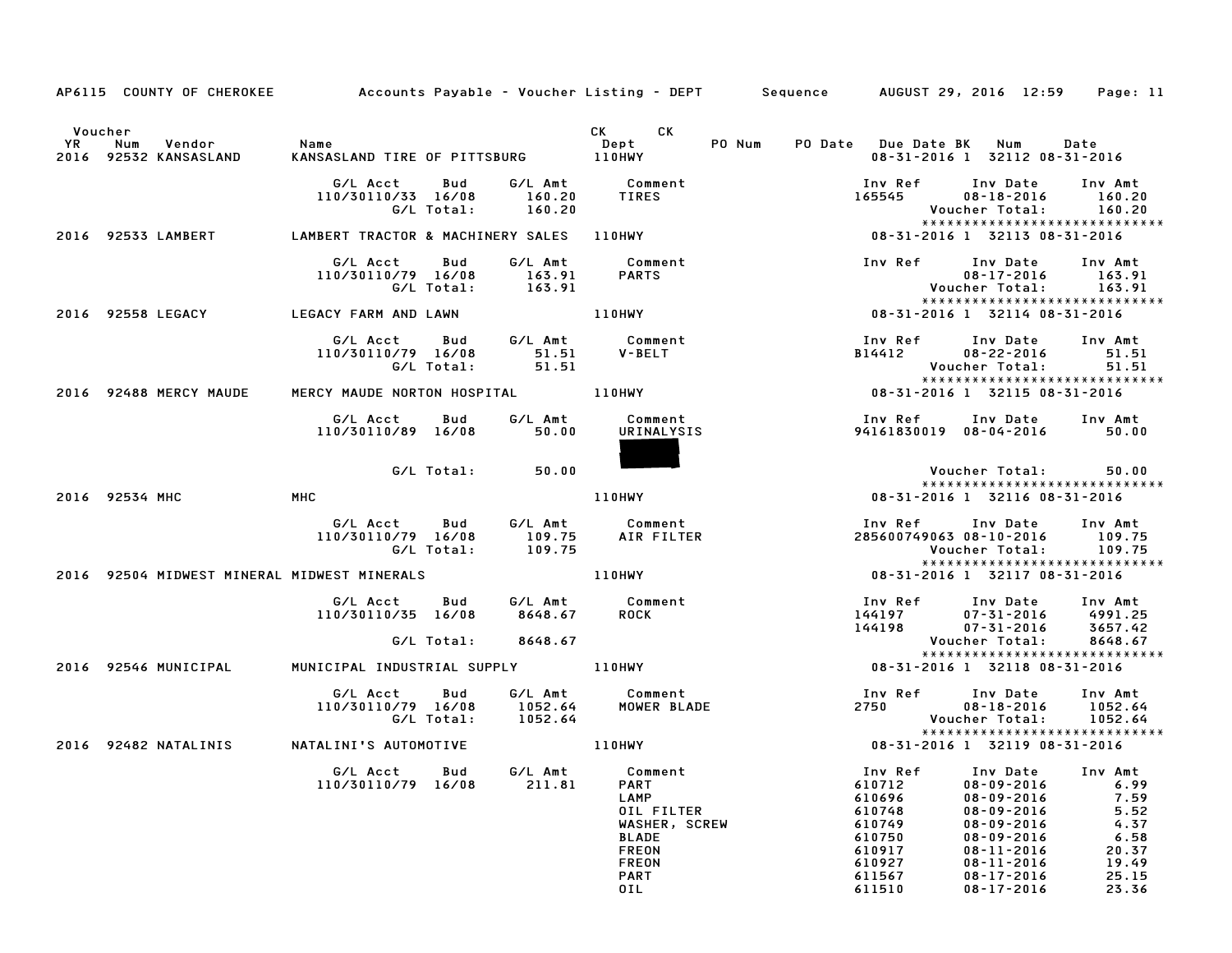|                   |                      |                                                                  |     |                               | AP6115 COUNTY OF CHEROKEE Accounts Payable - Voucher Listing - DEPT Sequence AUGUST 29, 2016 12:59 Page: 12 |                                     |                                                                                 |                                                        |        |                                                                         |
|-------------------|----------------------|------------------------------------------------------------------|-----|-------------------------------|-------------------------------------------------------------------------------------------------------------|-------------------------------------|---------------------------------------------------------------------------------|--------------------------------------------------------|--------|-------------------------------------------------------------------------|
| Voucher<br>YR Num | Vendor Name          |                                                                  |     |                               | Dept PO Num<br><b>DEPL<br/>VALVE STEM<br/>HOSE, FITTING</b>                                                 |                                     | PO Date Due Date BK Num<br>num<br>11716 - 19-2016 - 18-19<br>11931 - 18-22-2016 | <b>CK</b>                                              |        | CK<br><b>Date</b><br>1.94<br>90.45                                      |
|                   |                      |                                                                  |     | G/L Total: 211.81             |                                                                                                             |                                     |                                                                                 | Voucher Total:                                         |        | 211.81<br>*****************************                                 |
|                   | 2016 92469 NEPTUNE   | NEPTUNE RADIATOR & AUTO REPAIR 110HWY                            |     |                               |                                                                                                             | $08 - 31 - 2016$ 1 32120 08-31-2016 |                                                                                 |                                                        |        |                                                                         |
|                   |                      |                                                                  |     |                               | G/L Acct  Bud  G/L Amt  Comment<br>110/30110/79 16/08  263.71  RADIATOR REPAIR<br>G/L Total:  263.71        |                                     | Inv Ref Inv Date<br>0016756 08–16–2016                                          | Voucher Total:                                         |        | Inv Amt<br>263.71<br>263.71<br>******************************           |
|                   | 2016 92491 O'MALLEY  | 0'MALLEY IMPLEMENT CO INC 110HWY                                 |     |                               |                                                                                                             |                                     | $08 - 31 - 2016$ 1 32121 08-31-2016                                             |                                                        |        |                                                                         |
|                   |                      |                                                                  |     | G/L Total: 252.90             | G/L Acct Bud G/L Amt Comment<br>110/30110/79 16/08 252.90 PARTS & LABOR<br>FILTERS                          |                                     | Inv Ref<br>W07861<br>S13140<br>S13140                                           | Inv Date<br>08-11-2016<br>08-17-2016<br>Voucher Total: |        | Inv Amt<br>111.35<br>141.55<br>252.90                                   |
|                   |                      | 2016 92502 OCCUPATIONAL H OCCUPATIONAL HEALTH SERVICES 110HWY    |     |                               |                                                                                                             | $08 - 31 - 2016$ 1 32122 08-31-2016 |                                                                                 |                                                        |        | *****************************                                           |
|                   |                      | G/L Acct<br>110/30110/89 16/08                                   | Bud | 116.00<br>G/L Total: 116.00   | G/L Amt Comment<br>DOT TESTING                                                                              |                                     | Inv Ref      Inv Date<br>2821 28                                                | $08 - 08 - 2016$                                       |        | Inv Amt<br>116.00<br>Voucher Total: 116.00                              |
|                   | 2016 92467 OZARKO    | <b>OZARKO TIRE CENTERS</b>                                       |     |                               | <b>110HWY</b>                                                                                               |                                     | 08-31-2016 1 32123 08-31-2016                                                   |                                                        |        | *****************************                                           |
|                   |                      | 110/30110/33 16/08 396.00<br>G/L Total: 396.00                   |     |                               | G/L Acct Bud G/L Amt Comment<br><b>Comment<br/>TIRES</b>                                                    |                                     | Inv Ref Inv Date Inv Amt<br>T240063731 07-26-2016 396.00                        |                                                        |        | Voucher Total: 396.00<br>*****************************                  |
|                   | 2016 92473 POWERPLAN | POWERPLAN                                                        |     |                               | 110HWY                                                                                                      |                                     | 08-31-2016 1 32124 08-31-2016                                                   |                                                        |        |                                                                         |
|                   |                      | G/L Acct Bud<br>110/30110/79 16/08<br>G/L Total:                 |     | G/L Amt<br>1036.05<br>1036.05 | Comment<br><b>PARTS</b>                                                                                     |                                     | Inv Ref<br>578881                                                               | Inv Date<br>$08 - 10 - 2016$                           |        | Inv Amt<br>1036.05<br>Voucher Total: 1036.05                            |
|                   | 2016 92500 PURCELL   | PURCELL TIRE & RUBBER COMPANY 110HWY                             |     |                               |                                                                                                             |                                     | 08-31-2016 1 32125 08-31-2016                                                   |                                                        |        |                                                                         |
|                   |                      | G/L Acct Bud G/L Amt Comment<br>110/30110/33 16/08 1477.25 TIRES |     | G/L Total: 1477.25            | <b>TIRES</b>                                                                                                |                                     | Inv Ref<br>2612530<br>2612577                                                   | Inv Date<br>$08 - 09 - 2016$                           |        | Inv Amt<br>$08 - 09 - 2016$ 1285.00<br>192.25<br>Voucher Total: 1477.25 |
|                   |                      | 2016 92503 SAFETY SAFETY FIRST SUPPLY CO LLC 110HWY              |     |                               |                                                                                                             |                                     | 08-31-2016 1 32126 08-31-2016                                                   |                                                        |        | ******************************                                          |
|                   |                      | G/L Acct Bud<br>110/30110/42 16/08 99.60<br>G/L Total: 99.60     |     |                               | G/L Amt Comment                                                                                             |                                     |                                                                                 | Voucher Total:                                         |        | 08-10-2016 99.60<br>99.60<br>*****************************              |
|                   |                      | 2016 92506 TRUE VALUE COL TRUE VALUE COLUMBUS                    |     |                               | <b>110HWY</b>                                                                                               |                                     | 08-31-2016 1 32127 08-31-2016                                                   |                                                        |        |                                                                         |
|                   |                      |                                                                  |     |                               | G/L Acct Bud G/L Amt Comment<br>110/30110/79 16/08 12.29 JIG BLADE<br>G/L Total: 12.29                      |                                     | Inv Ref Inv Date<br>A284376                                                     | $08 - 09 - 2016$<br>Voucher Total:                     |        | Inv Amt<br>12.29<br>12.29                                               |
|                   |                      |                                                                  |     |                               |                                                                                                             |                                     |                                                                                 | DEPT                                                   | Total: | 32290.56                                                                |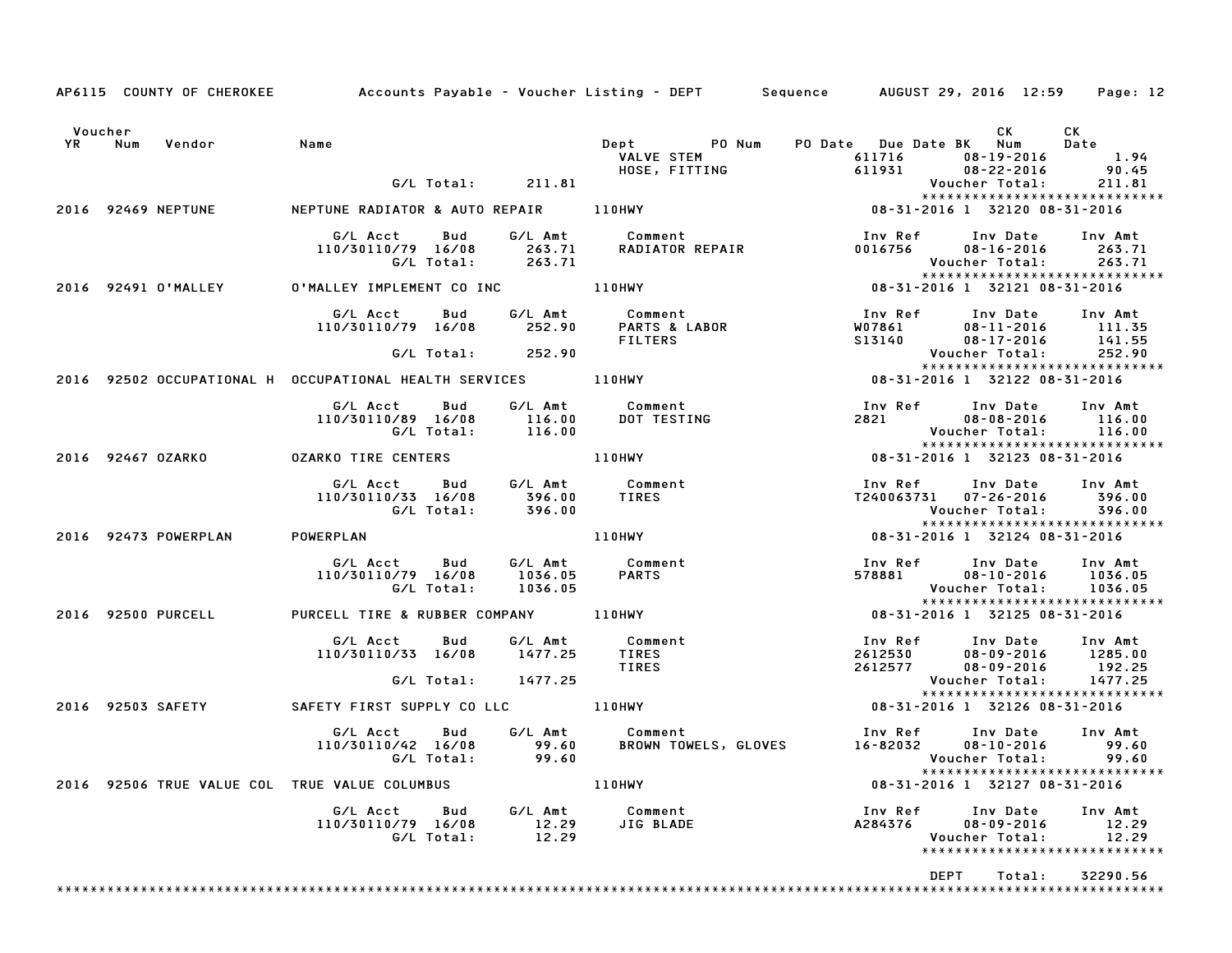| AP6115 COUNTY OF CHEROKEE Accounts Payable - Voucher Listing - DEPT Sequence AUGUST 29, 2016 12:59 Page: 13                                                                                                                             |  |                   |                                                                                                                                                                                                                                     |             |                                                        |                               |
|-----------------------------------------------------------------------------------------------------------------------------------------------------------------------------------------------------------------------------------------|--|-------------------|-------------------------------------------------------------------------------------------------------------------------------------------------------------------------------------------------------------------------------------|-------------|--------------------------------------------------------|-------------------------------|
| Voucher<br>YR Num Vendor – Name – Name – Dept – PO-Num PO-Date Due-Date-BK Num Date<br>2016 92544 CROP – CROP-PRODUCTION-SERVICES – 130NOXWEED – 130NOXWEED – 130NOXWEED – 198-31-2016 1                                                |  |                   |                                                                                                                                                                                                                                     |             | 08-31-2016 1 32128 08-31-2016                          |                               |
| 6/L Acct Bud G/L Amt Comment Inv Ref Inv Date Inv Amt<br>130/30130/41 16/08 1843.20 CHEMICALS 31115276 08-10-2016 1843.20<br>6/L Total: 1843.20 Voucher Total: 1843.20<br>2016 92551NATALINI'S AUTOMOTIVE 130NOXWEED 130NOXWEED 08-31-2 |  |                   |                                                                                                                                                                                                                                     |             |                                                        |                               |
|                                                                                                                                                                                                                                         |  |                   |                                                                                                                                                                                                                                     |             |                                                        |                               |
|                                                                                                                                                                                                                                         |  |                   | G/L Acct Bud G/L Amt Comment Inv Ref Inv Date Inv Amt<br>130/30130/25 16/08 19.89 AIR FILTER 611496 08–17–2016 19.89<br>G/L Total: 19.89 17.89 Voucher Total: 19.89                                                                 |             |                                                        |                               |
|                                                                                                                                                                                                                                         |  |                   |                                                                                                                                                                                                                                     | <b>DEPT</b> |                                                        | Total: 1863.09                |
| 2016 92553 CARDMEMBER CHASE CARD SERVICES AND RESIDENCE LAGHEALTH                                                                                                                                                                       |  |                   |                                                                                                                                                                                                                                     |             | 08-31-2016 1 32130 08-31-2016                          |                               |
|                                                                                                                                                                                                                                         |  |                   | Comment<br>ACCT<br>INDICTIAL WAVE THEALTH DEPT<br>INDICTIAL WAVE<br>G/L Acct      Bud      G/L Amt         Comment                                                                                                                  |             |                                                        |                               |
|                                                                                                                                                                                                                                         |  |                   |                                                                                                                                                                                                                                     |             |                                                        |                               |
|                                                                                                                                                                                                                                         |  |                   |                                                                                                                                                                                                                                     |             |                                                        |                               |
|                                                                                                                                                                                                                                         |  |                   |                                                                                                                                                                                                                                     |             |                                                        |                               |
|                                                                                                                                                                                                                                         |  |                   |                                                                                                                                                                                                                                     |             |                                                        |                               |
|                                                                                                                                                                                                                                         |  |                   |                                                                                                                                                                                                                                     |             |                                                        |                               |
|                                                                                                                                                                                                                                         |  |                   |                                                                                                                                                                                                                                     |             |                                                        |                               |
|                                                                                                                                                                                                                                         |  |                   |                                                                                                                                                                                                                                     |             |                                                        |                               |
|                                                                                                                                                                                                                                         |  |                   |                                                                                                                                                                                                                                     |             |                                                        |                               |
|                                                                                                                                                                                                                                         |  |                   |                                                                                                                                                                                                                                     |             |                                                        |                               |
|                                                                                                                                                                                                                                         |  |                   |                                                                                                                                                                                                                                     |             |                                                        |                               |
|                                                                                                                                                                                                                                         |  |                   | $[40/30140/28$ 16/08 $16/08$ 16/08 $16/08$ 16/08 $16/08$ 16/08 $16/08$ 16/08 $16/08$ 16/08$ 16/08$ 16/08$ 16/08$ 16/08$ 16/08$ 16/08$ 16/08$ 16/08$ 16/08$ 16/08$ 16/08$ 16/08$ 16/08$ 16/08$ 16/08$ 16/08$ 16/08$ 16/08$ 16/08$ 1$ |             |                                                        |                               |
|                                                                                                                                                                                                                                         |  |                   |                                                                                                                                                                                                                                     |             | *****************************                          |                               |
|                                                                                                                                                                                                                                         |  |                   |                                                                                                                                                                                                                                     |             |                                                        |                               |
|                                                                                                                                                                                                                                         |  |                   | G/L Acct      Bud       G/L Amt         Comment                             Inv Ref      Inv Date     Inv Amt<br>140/30140/82   16/08        457.70      WIC PROGRAM                                                                |             |                                                        |                               |
|                                                                                                                                                                                                                                         |  |                   |                                                                                                                                                                                                                                     |             |                                                        |                               |
|                                                                                                                                                                                                                                         |  | G/L Total: 457.70 |                                                                                                                                                                                                                                     |             |                                                        |                               |
|                                                                                                                                                                                                                                         |  |                   |                                                                                                                                                                                                                                     |             |                                                        | ***************************** |
| 2016 92569 ELLIOTT, B BETHA K ELLIOTT 140HEALTH 140HEALTH 08-31-2016 1 32132 08-31-2016                                                                                                                                                 |  |                   |                                                                                                                                                                                                                                     |             |                                                        |                               |
|                                                                                                                                                                                                                                         |  |                   |                                                                                                                                                                                                                                     |             |                                                        |                               |
|                                                                                                                                                                                                                                         |  |                   |                                                                                                                                                                                                                                     |             |                                                        |                               |
|                                                                                                                                                                                                                                         |  |                   |                                                                                                                                                                                                                                     |             |                                                        |                               |
|                                                                                                                                                                                                                                         |  |                   |                                                                                                                                                                                                                                     |             |                                                        |                               |
| 2016 92555 EMPIRE EMPIRE DISTRICT ELECTRIC COMPANY 140HEALTH 2016 2016 1 32133 08-31-2016                                                                                                                                               |  |                   |                                                                                                                                                                                                                                     |             |                                                        |                               |
|                                                                                                                                                                                                                                         |  |                   | G/L Acct Bud G/L Amt Comment Inv Ref Inv Date Inv Amt<br>140/30140/72 16/08 891.74 HEALTH DEPT 140/30140/72 16/08 891.74<br>6/L Total: 891.74 ACCT 616527–32–1 Voucher Total: 891.74                                                |             |                                                        |                               |
|                                                                                                                                                                                                                                         |  |                   |                                                                                                                                                                                                                                     |             | 08-18-2016 891.74                                      |                               |
|                                                                                                                                                                                                                                         |  | G/L Total: 891.74 |                                                                                                                                                                                                                                     |             | Voucher Total: 891.74<br>***************************** |                               |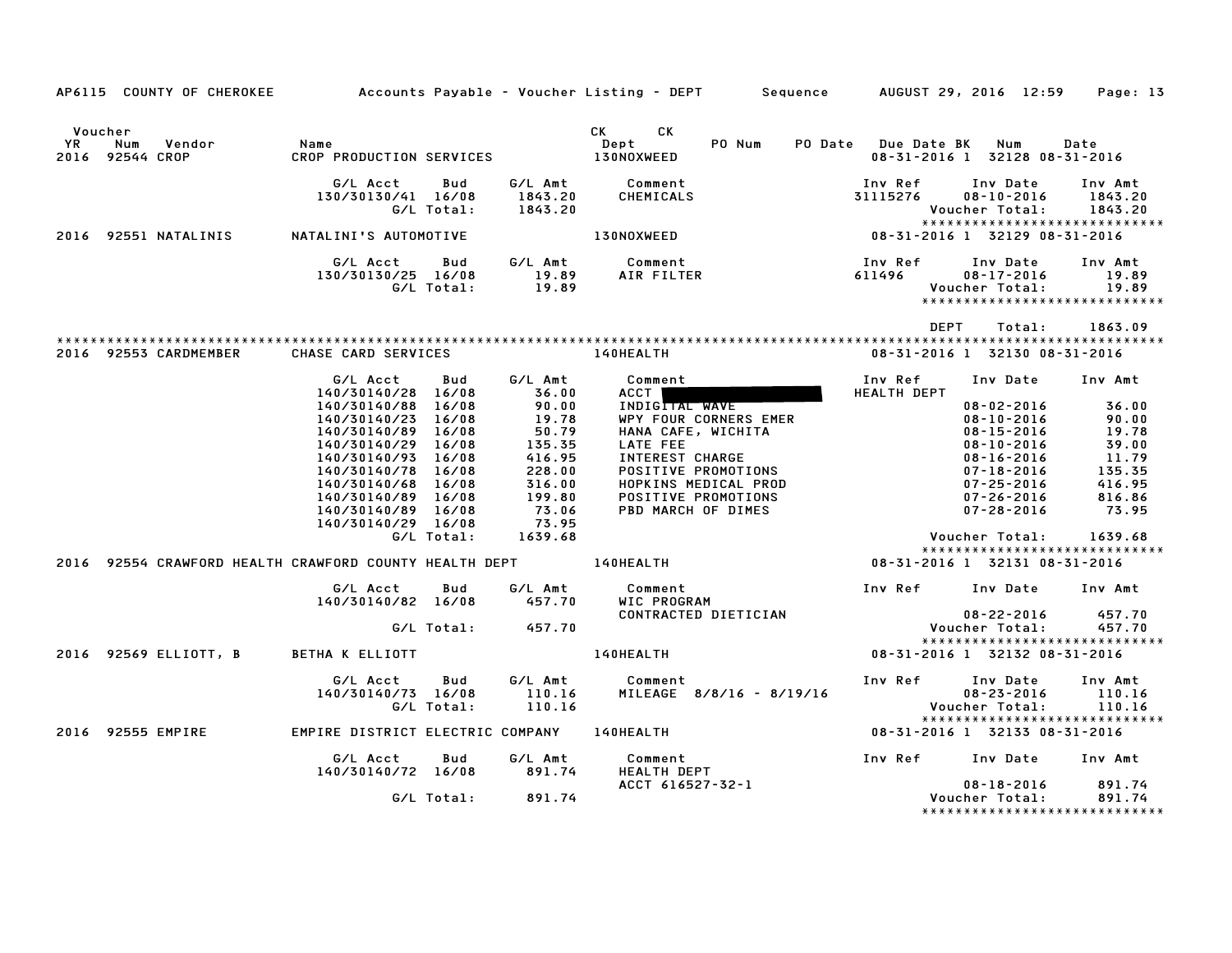|                              |                  | AP6115 COUNTY OF CHEROKEE |                                                              |            |                    | Accounts Payable – Voucher Listing – DEPT         Sequence       AUGUST 29, 2016 12:59 |                     |                                                                           | Page: 14           |
|------------------------------|------------------|---------------------------|--------------------------------------------------------------|------------|--------------------|----------------------------------------------------------------------------------------|---------------------|---------------------------------------------------------------------------|--------------------|
| Voucher<br><b>YR</b><br>2016 | Num              | Vendor                    | Name<br>92539 FIRST CHRISTIAN FIRST CHRISTIAN CHURCH PARSONS |            |                    | Dept<br>PO Num<br><b>140HEALTH</b>                                                     | PO Date Due Date BK | CK<br>Num<br>08-31-2016 1 32134 08-31-2016                                | <b>CK</b><br>Date  |
|                              |                  |                           | G/L Acct<br>140/30140/87 16/08                               | Bud        | G/L Amt<br>195.00  | Comment<br>WIC PROGRAM<br><b>BUILDING RENTAL</b>                                       | Inv Ref             | Inv Date<br>$08 - 22 - 2016$                                              | Inv Amt<br>195.00  |
|                              |                  |                           |                                                              | G/L Total: | 195.00             | AUG, 16, 17, 18                                                                        |                     | Voucher Total:                                                            | 195.00             |
|                              | 2016 92556 GLAXO |                           | GLAXOSMITHKLINE PHARMACEUTICALS                              |            |                    | <b>140HEALTH</b>                                                                       |                     | *****************************<br>08-31-2016 1 32135 08-31-2016            |                    |
|                              |                  |                           | G/L Acct<br>140/30140/44 16/08                               | Bud        | G/L Amt<br>1023.90 | Comment<br><b>HEALTH DEPT</b>                                                          | Inv Ref             | Inv Date                                                                  | Inv Amt            |
|                              |                  |                           |                                                              | G/L Total: | 1023.90            | 30 DOSES OF TDAP VACCINE                                                               | 33421931            | $08 - 16 - 2016$<br>Voucher Total:<br>*****************************       | 1023.90<br>1023.90 |
|                              |                  | 2016 92540 HEMOCUE        | HEMOCUE INC                                                  |            |                    | 140HEALTH                                                                              |                     | 08-31-2016 1 32136 08-31-2016                                             |                    |
|                              |                  |                           | G/L Acct<br>140/30140/43 16/08                               | Bud        | G/L Amt<br>154.90  | Comment<br>WIC PROGRAM                                                                 | Inv Ref             | Inv Date                                                                  | Inv Amt            |
|                              |                  |                           |                                                              | G/L Total: | 154.90             | HEMOGLOBIN CONTROL SOLUTION 1370155                                                    |                     | $08 - 09 - 2016$<br>Voucher Total:                                        | 154.90<br>154.90   |
|                              |                  | 2016 92541 INDEP COMM     | INDEPENDENCE COMMUNITY COLLEGE                               |            |                    | 140HEALTH                                                                              |                     | *****************************<br>08-31-2016 1 32137 08-31-2016            |                    |
|                              |                  |                           | G/L Acct<br>140/30140/87 16/08                               | Bud        | G/L Amt<br>450.00  | Comment<br>WIC PROGRAM<br><b>BUILDING RENTAL</b>                                       | Inv Ref             | Inv Date<br>$08 - 22 - 2016$                                              | Inv Amt<br>450.00  |
|                              |                  |                           |                                                              | G/L Total: | 450.00             | AUG, 9, 10, 11                                                                         |                     | Voucher Total:                                                            | 450.00             |
|                              |                  | 2016 92542 KDHE TB        | <b>KDHE</b>                                                  |            |                    | 140HEALTH                                                                              |                     | *****************************<br>08-31-2016 1 32138 08-31-2016            |                    |
|                              |                  |                           | G/L Acct<br>140/30140/44 16/08                               | Bud        | G/L Amt<br>58.00   | Comment<br>HEALTH DEPT                                                                 | Inv Ref             | Inv Date                                                                  | Inv Amt            |
|                              |                  |                           |                                                              | G/L Total: | 58.00              | 10 TEST VIAL OF PPD/TB TEST 4074                                                       |                     | $08 - 16 - 2016$<br>Voucher Total:                                        | 58.00<br>58.00     |
|                              |                  | 2016 92543 MANZER, J      | DR JONATHAN MANZER                                           |            |                    | 140HEALTH                                                                              |                     | *****************************<br>08-31-2016 1 32139 08-31-2016            |                    |
|                              |                  |                           | G/L Acct<br>140/30140/82 16/08                               | Bud        | G/L Amt<br>100.00  | Comment<br><b>HEALTH DEPT</b>                                                          | Inv Ref             | Inv Date                                                                  | Inv Amt            |
|                              |                  |                           |                                                              |            |                    | CONTACTED SERVICES<br>PHYSICIAN CONSULTANT                                             |                     | $08 - 22 - 2016$                                                          | 100.00             |
|                              |                  |                           |                                                              | G/L Total: | 100.00             |                                                                                        |                     | Voucher Total:<br>*****************************                           | 100.00             |
|                              |                  | 2016 92557 VERIZON        | <b>VERIZON WIRELESS</b>                                      |            |                    | 140HEALTH                                                                              |                     | 08-31-2016 1 32140 08-31-2016                                             |                    |
|                              |                  |                           | G/L Acct<br>140/30140/84 16/08                               | Bud        | G/L Amt<br>80.59   | Comment<br><b>HEALTH DEPT</b>                                                          | Inv Ref             | Inv Date                                                                  | Inv Amt            |
|                              |                  |                           |                                                              | G/L Total: | 80.59              | ACCT 587034926-00001                                                                   |                     | 9770271019  08-12-2016<br>Voucher Total:<br>***************************** | 80.59<br>80.59     |
|                              |                  |                           |                                                              |            |                    |                                                                                        | <b>DEPT</b>         | Total:                                                                    | 5161.67            |
|                              |                  |                           |                                                              |            |                    |                                                                                        |                     |                                                                           |                    |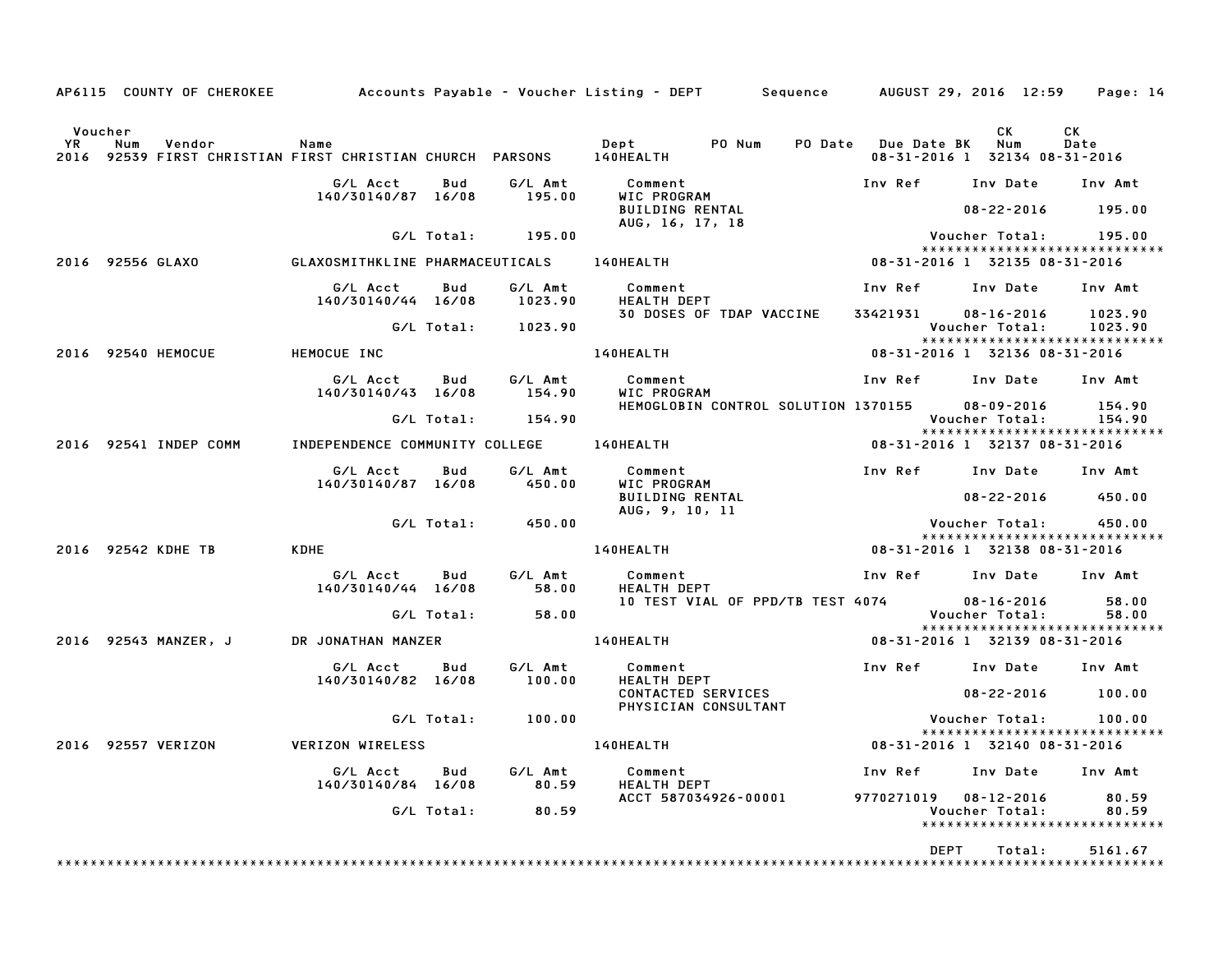| AP6115 COUNTY OF CHEROKEE                                            |                                                                                |                                              |                                                          | Accounts Payable – Voucher Listing – DEPT                                                                                       |        | Sequence       |                                   | AUGUST 29, 2016 12:59                                                                                                                    | Page: 15                                                                        |
|----------------------------------------------------------------------|--------------------------------------------------------------------------------|----------------------------------------------|----------------------------------------------------------|---------------------------------------------------------------------------------------------------------------------------------|--------|----------------|-----------------------------------|------------------------------------------------------------------------------------------------------------------------------------------|---------------------------------------------------------------------------------|
|                                                                      |                                                                                |                                              |                                                          |                                                                                                                                 |        |                |                                   |                                                                                                                                          |                                                                                 |
| Voucher<br>YR<br>Num<br>Vendor<br>2016<br>92494 COMMERCE VISA        | Name<br><b>COMMERCE BANK</b>                                                   |                                              |                                                          | CK<br>CK<br>Dept<br>160ELECT                                                                                                    | PO Num | <b>PO</b> Date | Due Date BK                       | Num<br>08-31-2016 1 32141 08-31-2016                                                                                                     | Date                                                                            |
|                                                                      | G/L Acct<br>160/30160/88<br>160/30160/23<br>160/30160/23<br>100/30010/88 16/08 | Bud<br>16/08<br>16/08<br>16/08<br>G/L Total: | G/L Amt<br>155.00<br>14.98<br>76.25<br>810.00<br>1056.23 | Comment<br>ACCT<br>RODNEY EDMONDSON<br>KANSAS ASSOCIATION<br>MARVINS FOODS<br>PIZZA HUT                                         |        |                | Inv Ref                           | Inv Date<br>$07 - 12 - 2016$<br>$08 - 01 - 2016$<br>$08 - 02 - 2016$<br>Voucher Total:                                                   | Inv Amt<br>965.00<br>14.98<br>76.25<br>1056.23<br>***************************** |
|                                                                      |                                                                                |                                              |                                                          |                                                                                                                                 |        |                |                                   |                                                                                                                                          |                                                                                 |
| 2016 92526 COMMERCE VISA                                             | <b>COMMERCE BANK</b>                                                           |                                              |                                                          | 224911                                                                                                                          |        |                | DEPT                              | Total:<br>08-31-2016 1 32142 08-31-2016                                                                                                  | 1056.23                                                                         |
|                                                                      | G/L Acct<br>224/31224/01                                                       | Bud                                          | G/L Amt<br>173.27                                        | Comment<br><b>ACCT</b><br><b>JOSH HARVEY</b>                                                                                    |        |                | Inv Ref                           | Inv Date                                                                                                                                 | Inv Amt                                                                         |
|                                                                      |                                                                                |                                              |                                                          | TACO BELL, REEDS SPGS MO<br>CONOCO, BRANSON<br>CRACKER BARRELL, BRANSON<br>EL LAGO<br>STARVIN MARVINS<br>PIZZA HUT<br>DANNA BBQ |        |                |                                   | $07 - 17 - 2016$<br>$07 - 18 - 2016$<br>$07 - 18 - 2016$<br>$07 - 18 - 2016$<br>$07 - 19 - 2016$<br>$07 - 19 - 2016$<br>$07 - 20 - 2016$ | 13.52<br>6.59<br>27.53<br>21.48<br>49.42<br>23.32<br>31.41                      |
|                                                                      |                                                                                | G/L Total:                                   | 173.27                                                   |                                                                                                                                 |        |                |                                   | Voucher Total:<br>*********************                                                                                                  | 173.27<br>**********                                                            |
| 2016 92496 CRAW KAN TELEPH CRAW-KAN TELEPHONE COOPERATIVE INC 224911 |                                                                                |                                              |                                                          |                                                                                                                                 |        |                |                                   | 08-31-2016 1 32143 08-31-2016                                                                                                            |                                                                                 |
|                                                                      | G/L Acct<br>224/31224/01                                                       | Bud<br>G/L Total:                            | G/L Amt<br>148.00<br>148.00                              | Comment<br>MONTHLY ACCESS SERVICE                                                                                               |        |                | Inv Ref<br>1818SZ10901 08-01-2016 | Inv Date<br>Voucher Total:                                                                                                               | Inv Amt<br>148.00<br>148.00<br>*****************************                    |
| 2016 92497 INFORM TECH                                               | INFORMATION TECHNOLOGIES, INC                                                  |                                              |                                                          | 224911                                                                                                                          |        |                |                                   | 08-31-2016 1 32144 08-31-2016                                                                                                            |                                                                                 |
|                                                                      | G/L Acct<br>224/31224/01                                                       | Bud                                          | G/L Amt<br>27876.00                                      | Comment<br>PUBLIC SAFETY SOFTWARE<br><b>HOSTED SERVICE</b>                                                                      |        |                | Inv Ref<br>R20165808              | Inv Date<br>$06 - 30 - 2016$                                                                                                             | Inv Amt<br>27876.00                                                             |
|                                                                      |                                                                                | G/L Total:                                   | 27876.00                                                 |                                                                                                                                 |        |                |                                   | Voucher Total:                                                                                                                           | 27876.00<br>*****************************                                       |
|                                                                      |                                                                                |                                              |                                                          |                                                                                                                                 |        |                | <b>DEPT</b>                       | Total:                                                                                                                                   | 28197.27                                                                        |
| 2016 92571 FEDERAL ACCT                                              | CHEROKEE COUNTY FEDERAL/FICA TAX AC 260BENEFITS                                |                                              |                                                          |                                                                                                                                 |        |                |                                   | 08-29-2016 1 32145 08-31-2016                                                                                                            |                                                                                 |
|                                                                      | G/L Acct<br>260/30260/02<br>260/30260/02 16/08                                 | Bud<br>G/L Total:                            | G/L Amt<br>14034.56<br>14034.64<br>28069.20              | Comment<br><b>FICA TAX</b><br>EMPLOYER FICA TAX                                                                                 |        |                | Inv Ref                           | Inv Date<br>$08 - 31 - 2016$<br>$08 - 31 - 2016$<br>Voucher Total:                                                                       | Inv Amt<br>14034.56<br>14034.64<br>28069.20<br>*****************************    |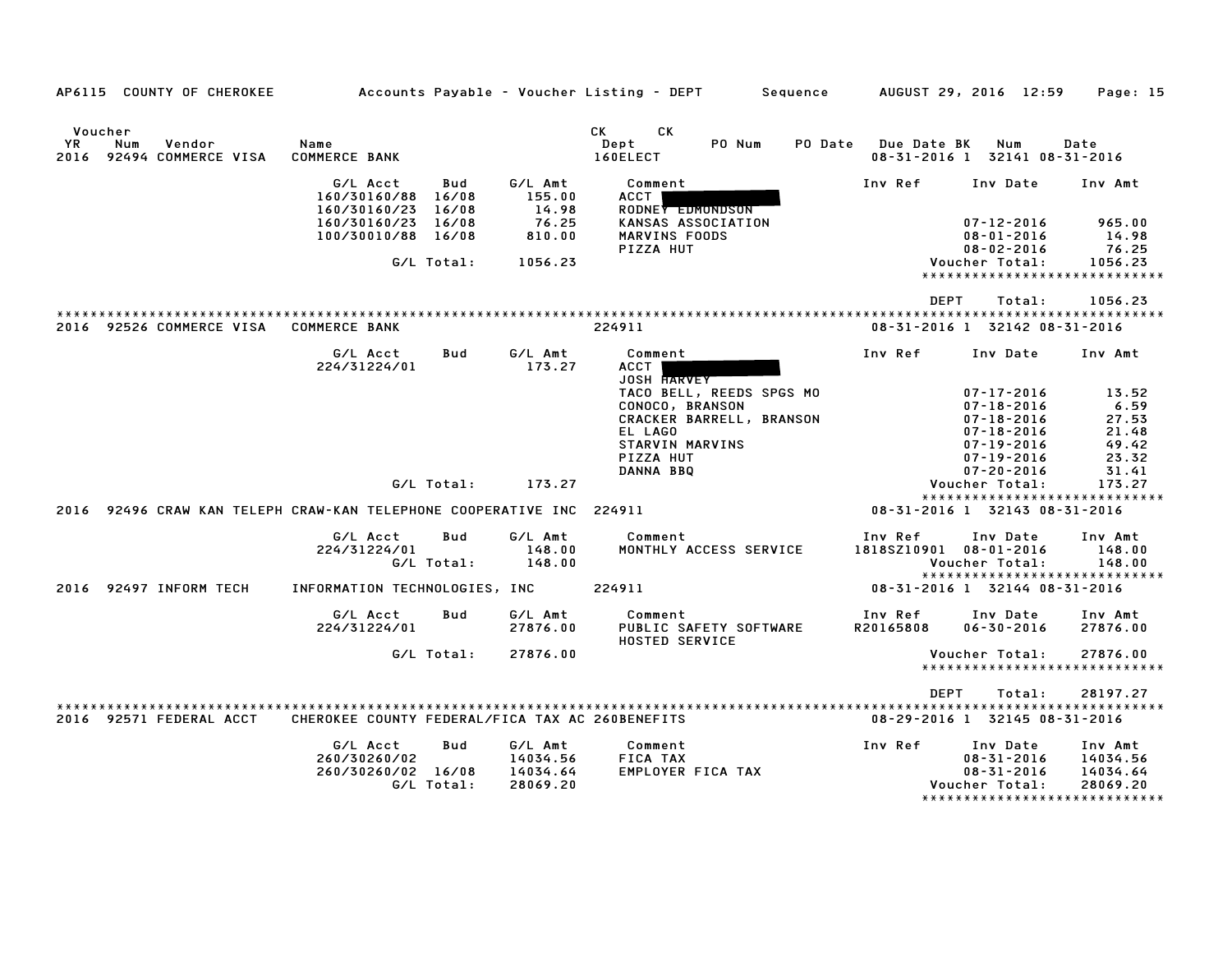| AP6115 COUNTY OF CHEROKEE                                           |                                                |                   |                                             | Accounts Payable – Voucher Listing – DEPT         Sequence                           |         | AUGUST 29, 2016 12:59                                                                               | Page: 16                                    |
|---------------------------------------------------------------------|------------------------------------------------|-------------------|---------------------------------------------|--------------------------------------------------------------------------------------|---------|-----------------------------------------------------------------------------------------------------|---------------------------------------------|
| Voucher<br>YR.<br>Num<br>Vendor<br>2016 92573 KPERS ACCT            | Name<br>CHEROKEE COUNTY KPERS ACCOUNT          |                   |                                             | Dept<br>PO Num<br>260BENEFITS                                                        | PO Date | CK.<br><b>Due Date BK</b><br>Num<br>08-29-2016 1 32146 08-31-2016                                   | СK<br>Date                                  |
|                                                                     | G/L Acct<br>260/30260/03<br>260/30260/03 16/08 | Bud<br>G/L Total: | G/L Amt<br>10289.05<br>16069.93<br>26358.98 | Comment<br>KPERS WITHOLDING<br>EMPLOYER KPERS WITHOLDING                             | Inv Ref | Inv Date<br>$08 - 31 - 2016$<br>$08 - 31 - 2016$<br>Voucher Total:<br>***************************** | Inv Amt<br>10289.05<br>16069.93<br>26358.98 |
| 2016 92499 MERITAIN                                                 | MERITAIN HEALTH                                |                   |                                             | 260BENEFITS                                                                          |         | 08-31-2016 1 32147 08-31-2016                                                                       |                                             |
|                                                                     | G/L Acct<br>260/30260/15 16/08                 | Bud               | G/L Amt<br>43874.60                         | Comment<br>GROUP 02438<br>CHEROKEE COUNTY KANSAS<br>SEPTEMBER 2016                   | Inv Ref | Inv Date<br>$08 - 17 - 2016$                                                                        | Inv Amt<br>43874.60                         |
|                                                                     |                                                | G/L Total:        | 43874.60                                    |                                                                                      |         | Voucher Total:<br>*****************************                                                     | 43874.60                                    |
| 2016 92572 FEDERAL ACCT                                             | CHEROKEE COUNTY FEDERAL/FICA TAX AC 265PR      |                   |                                             |                                                                                      |         | <b>DEPT</b><br>Total:<br>08-29-2016 1 32148 08-31-2016                                              | 98302.78                                    |
|                                                                     | G/L Acct<br>265/30265/90                       | Bud<br>G/L Total: | G/L Amt<br>15428.13<br>15428.13             | Comment<br>FEDERAL TAX                                                               | Inv Ref | Inv Date<br>$08 - 31 - 2016$<br>Voucher Total:                                                      | Inv Amt<br>15428.13<br>15428.13             |
| 2016 92574 LOYAL AMERICAN LOYAL AMERICAN                            |                                                |                   |                                             | 265PR                                                                                |         | *****************************<br>08-29-2016 1 32149 08-31-2016                                      |                                             |
|                                                                     | G/L Acct<br>265/30265/90                       | Bud<br>G/L Total: | G/L Amt<br>33.32<br>33.32                   | Comment<br>LOYAL AMERICAN                                                            | Inv Ref | Inv Date<br>$08 - 31 - 2016$<br>Voucher Total:                                                      | Inv Amt<br>33.32<br>33.32                   |
| 2016 92575 STATE ACCT                                               | CHEROKEE COUNTY STATE TAX ACCT                 |                   |                                             | 265PR                                                                                |         | *****************************<br>08-29-2016 1 32150 08-31-2016                                      |                                             |
|                                                                     | G/L Acct<br>265/30265/90                       | Bud<br>G/L Total: | G/L Amt<br>4890.62<br>4890.62               | Comment<br>STATE TAX                                                                 | Inv Ref | Inv Date<br>$08 - 31 - 2016$<br>Voucher Total:<br>*****************************                     | Inv Amt<br>4890.62<br>4890.62               |
| 2016 92576 WASHINGTON INS WASHINGTON NATIONAL INSURANCE COMPA 265PR |                                                |                   |                                             |                                                                                      |         | 08-29-2016 1 32151 08-31-2016                                                                       |                                             |
|                                                                     | G/L Acct<br>265/30265/90                       | Bud<br>G/L Total: | G/L Amt<br>36.59<br>36.59                   | Comment<br>WASHINGTON INSURANCE                                                      | Inv Ref | Inv Date<br>$08 - 31 - 2016$<br>Voucher Total:<br>*****************************                     | Inv Amt<br>36.59<br>36.59                   |
| 2016 92501 KS GAS                                                   | KANSAS GAS SERVICE                             |                   |                                             | 300ELDERLY                                                                           |         | <b>DEPT</b><br>Total:<br>08-31-2016 1 32152 08-31-2016                                              | 20388.66                                    |
|                                                                     | G/L Acct<br>300/30300/72 16/08                 | Bud               | G/L Amt<br>113.99                           | Comment<br>ACCT 510724504 2014982 18<br>510020083 1175382 00<br>510074383 1179346 45 | Inv Ref | Inv Date<br>$08 - 08 - 2016$<br>$08 - 10 - 2016$<br>$08 - 12 - 2016$                                | Inv Amt<br>36.22<br>45.89<br>31.88          |
|                                                                     |                                                | G/L Total:        | 113.99                                      |                                                                                      |         | Voucher Total:<br>*****************************                                                     | 113.99                                      |
|                                                                     |                                                |                   |                                             |                                                                                      |         | DEPT<br>Total:                                                                                      | 113.99                                      |